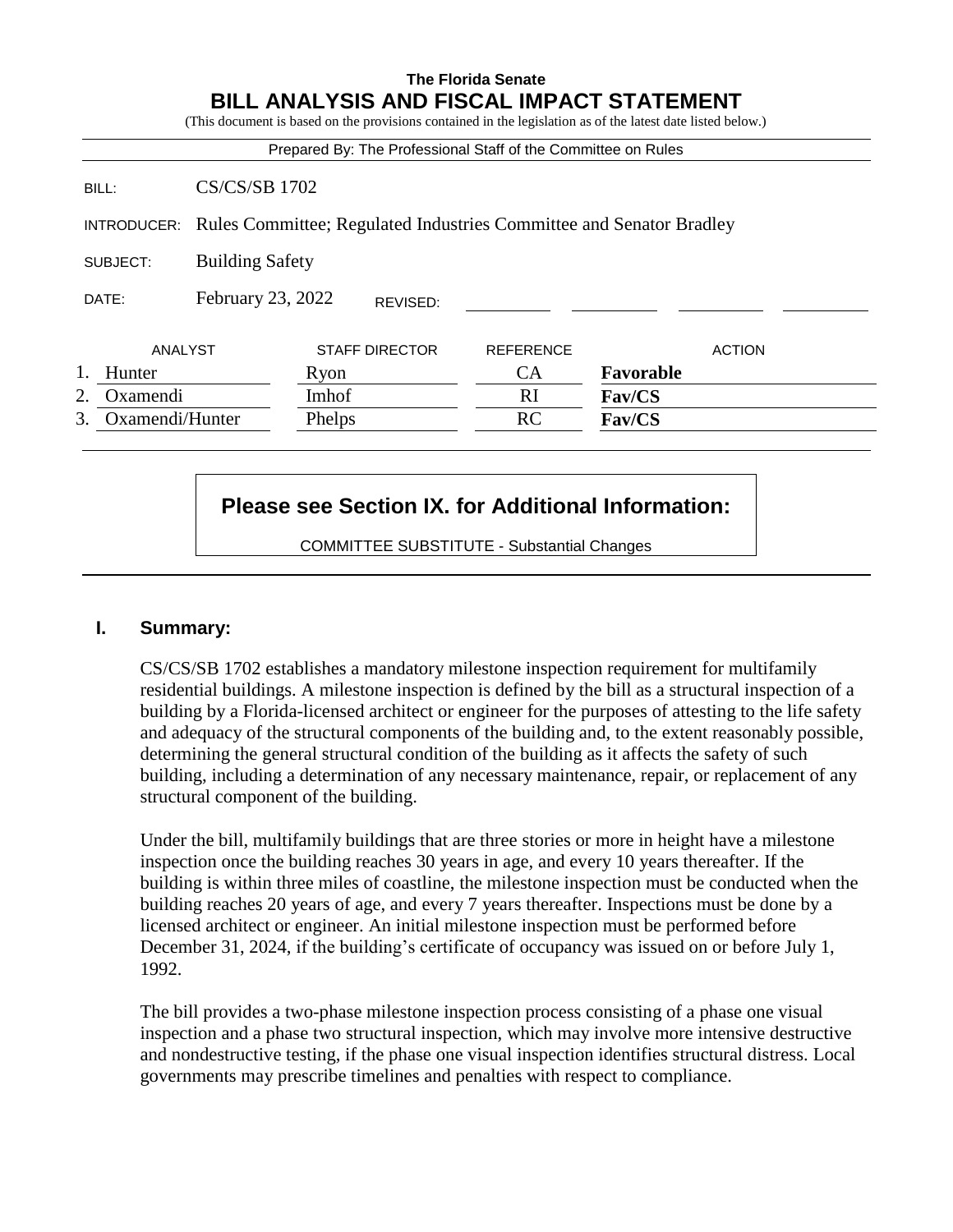The milestone inspection requirement does not apply to a two-family or three-family dwelling with three or fewer habitable stories above ground.

Upon completion of the milestone inspections, the:

- Architect or engineer who conducts the inspection must submit a sealed copy of the inspection report to the local building official and the board of administration for the condominium and cooperative association; and
- Board must distribute a copy of the inspection report to each unit owner.

The bill directs the Florida Building Commission to establish "comprehensive structural and life safety standards for maintaining and inspecting all buildings and structures" in Florida that are three stories or more in height by December 31, 2022. These standards must be made available for local governments to adopt at their discretion.

The bill revises the maintenance obligations for condominium and cooperative associations, to provide that:

- The association shall provide for the maintenance, repair, and replacement of specified association property;
- Necessary maintenance, repair, or replacement of condominium property is not a material  $\bullet$ alteration or substantial addition to the common elements or to real property requiring unit owner approval; and
- The association is not liable for alternative housing costs, lost rent, or other expenses if a resident must vacate a unit or is denied access to a common element for necessary maintenance, repair, or replacement of condominium property.

Effective January 1, 2024, the bill requires condominium and cooperative associations with a residential building that is three stories or more in height to conduct a reserve study at least once every three years, and specifies the matters that must be considered in the reserve study. The reserve study must include a schedule for the full funding of reserves. Under the bill, a reserve account is fully funded when the actual or projected reserve balance in the reserve account is equal in direct proportion to the fraction of useful life for a given component or components. The board must annually review the results of the reserve study and make any necessary adjustments.

The bill revises the requirements for the funding of reserves, by:

- Permitting associations to satisfy their reserves funding obligations by using an alternative  $\bullet$ funding method; and
- Authorizing the board to adopt a special assessment or borrow money without unit owner voting or approval for the necessary maintenance, repair, or replacement of association property, notwithstanding any provision in the declaration requiring prohibiting or limiting such authority.

The bill maintains the current authority of members of condominium and cooperative associations to vote to not provide reserves, reduce the funding of reserves, or to use reserves for other than their intended purpose. The bill requires a majority vote of all the voting interests to not provide reserves, reduce the funding of reserves, or to use reserves for other than their intended purpose. However, the bill permits a developer to waive reserves only if: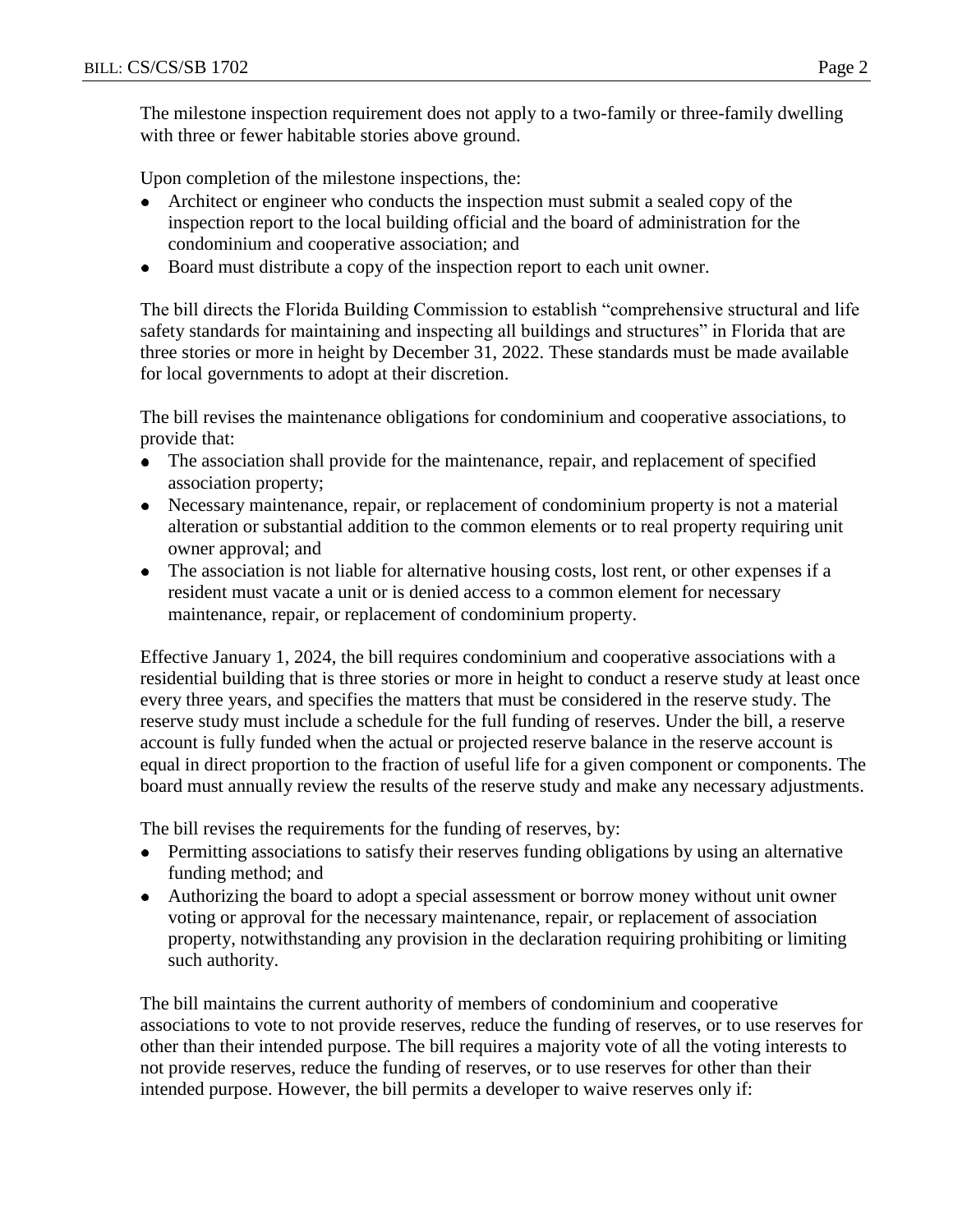- The association's reserve obligations are funded consistent with the reserve study currently in  $\bullet$ effect; or
- The association provides an alternative funding mechanism for the association's reserve obligations.

The bill expands unit owner access to records, and provides additional disclosures relating to the funding of reserves by:

- Adding reserve studies and inspection reports to the list of official records of the association  $\bullet$ to which unit owners have the right to inspect and copy;
- Requiring copies of a milestone inspection report to be maintained for 15 years instead of the seven years required under current law;
- Adding the reserve study and inspection reports to the list of documents a condominium association of 150 or more units must make available on a website or through a mobile device application;
- Providing specific disclosures to unit owners in the annual budget as to any waiver or reduction of required reserve funding or failure to fund reserves consistent with the reserve study currently in effect;
- Requiring developer and nondeveloper unit owners to provide copies of the milestone inspection report, if inspection was required, and the reserve study to the prospective buyer of a unit;
- Requiring developer and nondeveloper unit owners to give prospective buyers of a unit a copy of the most recent reserve study and milestone inspection report before the applicable voidability period; and
- Providing specific disclosures in the prospectus or offering circular that must be provided to prospective purchasers of a condominium unit regarding any waiver or reduction of required reserve funding or failure to fund reserves consistent with the reserve study currently in effect.

The bill provides for the mediation of disputes between unit owners and the association related to failure of a governing body to perform a structural or life safety inspection, including the milestone inspection, perform a reserve study, fund reserves, or make or provide necessary maintenance or repairs of association property.

The bill also revises the post-election certification requirements for condominium and cooperative association board members. Under the bill a board member for these associations must certify by affidavit that he or she has read the declaration of condominium, articles of incorporation, and cooperative proprietary lease, as applicable, and must complete an education curriculum administered by an education provider approved by the Division of Florida Condominiums, Timeshares, and Mobile Homes (division) within the Department of Business the Professional Regulation (DBPR) within one year before, or 90 days after, his or her election or appointment. Under current law, a board member must certify in writing, as opposed to "by affidavit" as required in the bill, that he or she has read the applicable documents of the association or completed the approved education curriculum.

The bill takes effect July 1, 2022.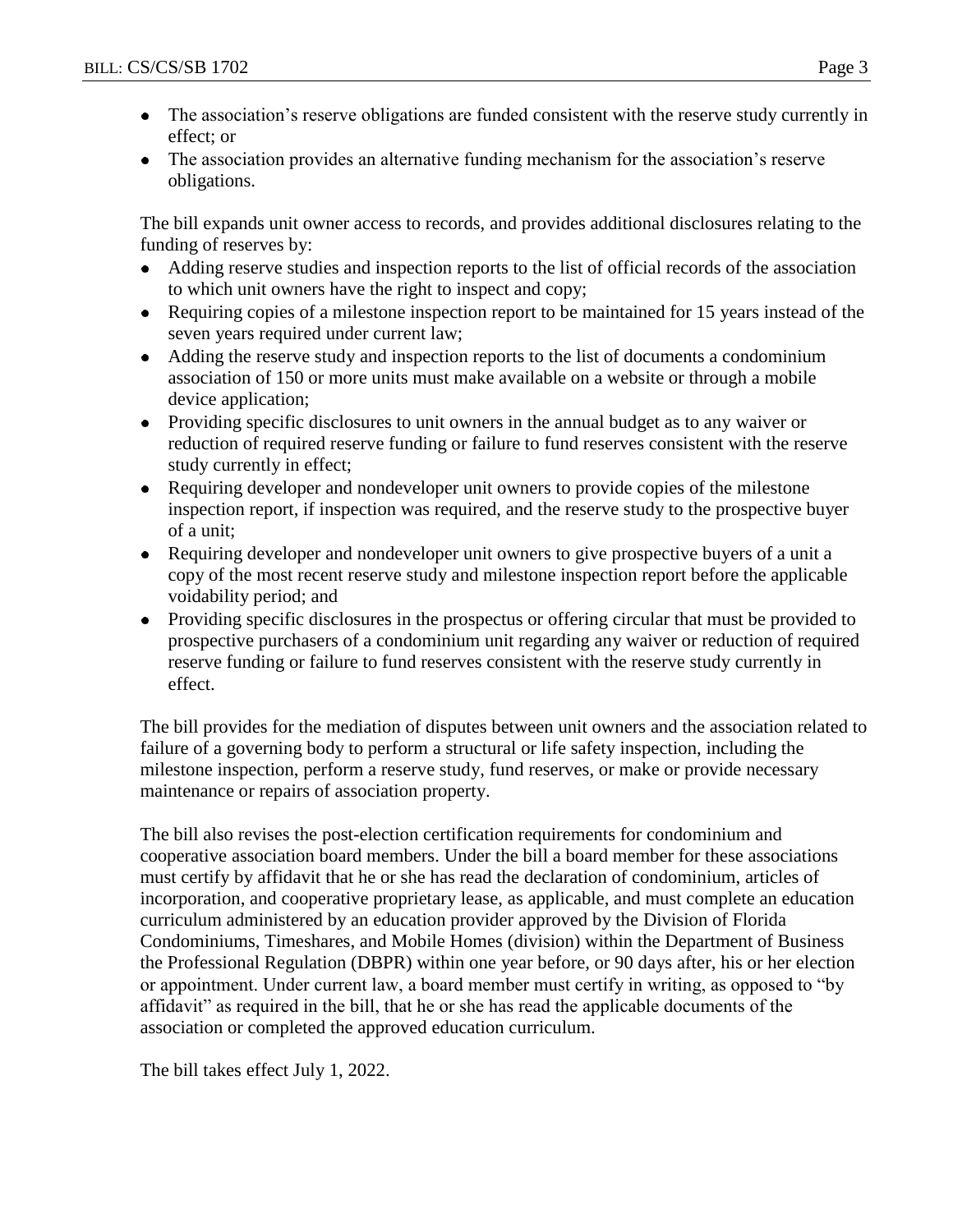#### **II. Present Situation:**

#### **Building Safety**

#### *The Florida Building Code*

In 1974, Florida adopted legislation requiring all local governments to adopt and enforce a minimum building code that would ensure that Florida's minimum standards were met. Local governments could choose from four separate model codes. The state's role was limited to adopting all or relevant parts of new editions of the four model codes. Local governments could amend and enforce their local codes, as they desired.<sup>1</sup>

In 1992, Hurricane Andrew demonstrated that Florida's system of local codes did not work. Hurricane Andrew easily destroyed those structures that were allegedly built according to the strongest code. The Governor eventually appointed a study commission to review the system of local codes and make recommendations for modernizing the system. The 1998 Legislature adopted the study commission's recommendations for a single state building code and enhanced the oversight role of the state over local code enforcement. The 2000 Legislature authorized implementation of the Florida Building Code (Building Code), and that first edition replaced all local codes on March 1, 2002.<sup>2</sup> The current edition of the Building Code is the seventh edition, which is referred to as the 2020 Florida Building Code (Building Code).<sup>3</sup>

Chapter 553, part IV, F.S., is known as the "Florida Building Codes Act" (act). The purpose and intent of the act is to provide a mechanism for the uniform adoption, updating, interpretation, and enforcement of a single, unified state building code. The Building Code must be applied, administered, and enforced uniformly and consistently from jurisdiction to jurisdiction.<sup>4</sup>

The Florida Building Commission (commission) was statutorily created to implement the Building Code. The commission, which is housed within the Department of Business and Professional Regulation (DBPR), is a 19-member technical body made up of design professionals, contractors, and government experts in various disciplines covered by the Building Code.<sup>5</sup> The commission reviews several International Codes published by the International Code Council,<sup>6</sup> the National Electric Code, and other nationally adopted model codes to determine if the Building Code needs to be updated, and adopts an updated Building Code every three years.<sup>7</sup>

<sup>1</sup> The Florida Building Commission Report to the 2006 Legislature, *Florida Department of Community Affairs,* p. 4, at [http://www.floridabuilding.org/fbc/publications/2006\\_Legislature\\_Rpt\\_rev2.pdf](http://www.floridabuilding.org/fbc/publications/2006_Legislature_Rpt_rev2.pdf) (last visited Jan. 26, 2021).

<sup>2</sup> *Id.*; *see also* DBPR, *Building Code Information System*, at: [https://floridabuilding.org/c/default.aspx#](https://floridabuilding.org/c/default.aspx) (last visited Feb. 21, 2022).

<sup>3</sup> *Id.*

 $4$  Section 553.72(1), F.S.

<sup>5</sup> Section 553.74, F.S.

<sup>6</sup> The International Code Council (ICC) is an association that develops model codes and standards used in the design, building, and compliance process to "construct safe, sustainable, affordable and resilient structures." International Code Council, *About the ICC*, available at <https://www.iccsafe.org/about/who-we-are/> (last visited Feb. 21, 2022).

<sup>7</sup> Section 553.73(7), F.S.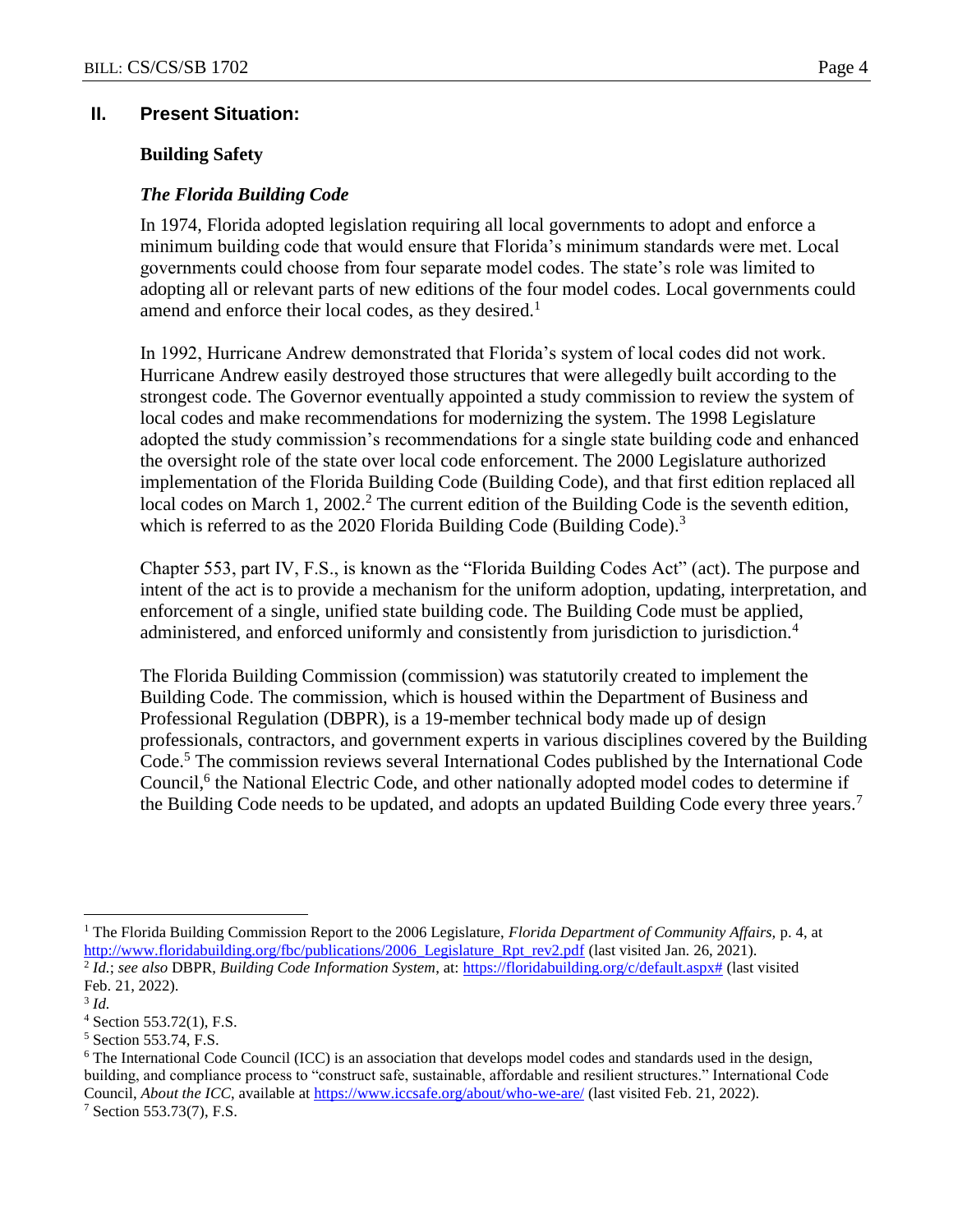## *Local Enforcement of the Florida Building Code*

It is the intent of the Legislature that local governments have the power to inspect all buildings, structures, and facilities within their jurisdiction in protection of the public's health, safety, and welfare.<sup>8</sup> Every local government must enforce the Building Code and issue building permits.<sup>9</sup> It is unlawful for a person, firm, or corporation to construct, erect, alter, repair, secure, or demolish any building without first obtaining a permit from the local government enforcing agency or from such persons as may, by resolution or regulation, be directed to issue such permit, upon the payment of reasonable fees as set forth in a schedule of fees adopted by the enforcing agency.<sup>10</sup>

Any construction work that requires a building permit also requires plans and inspections to ensure the work complies with the Building Code. The Building Code requires certain building, electrical, plumbing, mechanical, and gas inspections.<sup>11</sup> Construction work may not be done beyond a certain point until it passes an inspection. Generally speaking, a permit for construction work that passes the required inspections is considered completed or closed.<sup>12</sup>

The Florida Building Code does not contain mandatory requirements for the maintenance and inspection of existing buildings in the state. However, local governments are empowered to enact such requirements at their discretion to apply throughout a local jurisdiction. Some local jurisdictions in the state have used the following model standards to aid in their adoption of local requirements for the maintenance and inspections of existing buildings: the International Property Maintenance Code, the Standard Housing Code, and the Standard Unsafe Building Abatement Code, or some combination thereof.<sup>13</sup>

Mandatory inspections of existing condominium buildings were once required by Florida law, but the law was repealed shortly after enactment. In 2008, the Legislature mandated that every condominium greater than three stories in height be inspected for maintenance, useful life, and replacement costs of the common elements every five years by an engineer or architect licensed in the state.<sup>14</sup> A condominium association could waive this requirement for five years by a majority vote of interests present at a properly called meeting of the association.<sup>15</sup> This provision was repealed in 2010.<sup>16</sup>

<sup>8</sup> Section 553.72, F.S.

 $9$  Sections 125.01(1)(bb), 125.56(1), and 553.80(1), F.S.

<sup>&</sup>lt;sup>10</sup> Sections 125.56(4)(a) and 553.79(1), F.S.

<sup>&</sup>lt;sup>11</sup> 2020 Florida Building Code (7th ed.), s. 110.

<sup>12</sup> Doug Wise, *Closing Inactive & Excluded Building Permits*, Palm Beach County Planning, Zoning & Building Department, Building Division, at: [http://discover.pbcgov.org/pzb/building/BuildingCodes/PBO-](http://discover.pbcgov.org/pzb/building/BuildingCodes/PBO-126%20%E2%80%93%20Closing%20Inactive%20and%20Excluded%20Building%20Permits.pdf)[126%20%E2%80%93%20Closing%20Inactive%20and%20Excluded%20Building%20Permits.pdf](http://discover.pbcgov.org/pzb/building/BuildingCodes/PBO-126%20%E2%80%93%20Closing%20Inactive%20and%20Excluded%20Building%20Permits.pdf) (last visited Feb. 21, 2022).

<sup>13</sup> *See* Department of Business and Professional Regulation, *2022 Agency Legislative Bill Analysis for SB 1702* at p. 2 (Jan. 7, 2022) (on file with the Senate Committee on Regulated Industries).

<sup>14</sup> Ch. 2008-28, Laws of Fla.

<sup>15</sup> *Id.*

<sup>16</sup> Ch. 2010-176, s. 59, Laws of Fla.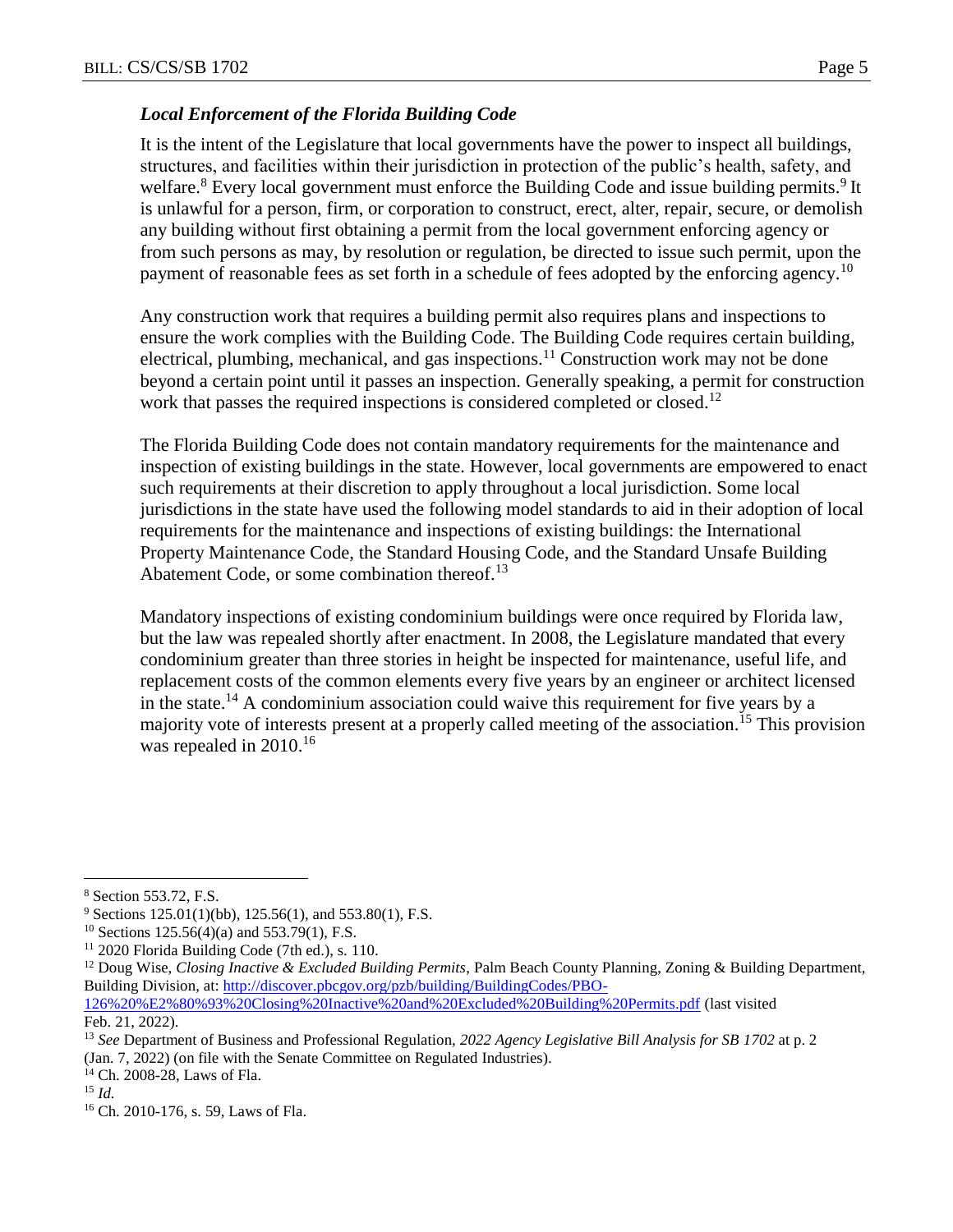## *Building Code Administrators and Inspectors and Plans Examiners*

Building officials, inspectors, and plans examiners are regulated by the Florida Building Code Administrators and Inspectors Board (FBCAIB) within the DBPR. The FBCAIB consists of nine members appointed by the Governor and subjected to confirmation by the Senate.<sup>17</sup>

A building code administrator, otherwise known as a building official, is a local government employee or a person contracted by a local government who supervises building code activities, including plans review, enforcement, and inspection.<sup>18</sup>

A building code inspector (inspector) inspects construction that requires permits to determine compliance with the Building Code and state accessibility laws. Inspectors are divided into several different categories. An inspector's ability to practice is limited to the category or categories in which the inspector has been licensed. The inspector categories are:<sup>19</sup>

- $\bullet$ Building inspector;
- $\bullet$ Coastal construction inspector;
- Commercial electrical inspector;
- Residential electrical inspector;
- Mechanical inspector;
- Plumbing inspector;
- Residential inspector; and  $\bullet$
- Electrical inspector.

A plans examiner reviews plans submitted for building permits to determine design compliance with construction codes. The term includes a residential plans examiner who is qualified to determine that plans submitted for building permits comply with the applicable residential building, plumbing, mechanical, electrical, gas, energy, accessibility, and other applicable construction codes. A plans examiner's ability to practice is limited to the category or categories in which the plans examiner has been licensed. The plans examiner categories are:  $20$ 

- $\bullet$ Building plans examiner;
- Plumbing plans examiner;
- Mechanical plans examiner; and
- Electrical plans examiner.

## *Threshold Building Inspections*

In 1981, a "five-story Harbour Cay Condominium building in Cocoa Beach, Florida, collapsed during the placement of concrete for the roof slab, killing 11 workers and injuring 23 more."<sup>21</sup> In response to this tragedy, the Legislature instituted threshold building inspections, requiring

<sup>&</sup>lt;sup>17</sup> Section 468.605, F.S.

<sup>18</sup> Section 468.603(2), F.S.

<sup>&</sup>lt;sup>19</sup> Section 468.603(5), F.S.

 $20$  Section 468.603(8), F.S.

<sup>&</sup>lt;sup>21</sup> National Institute of Standards and Technology, Harbour Cay Condominium Collapse Florida 1981, available at<https://www.nist.gov/el/harbour-cay-condominium-collapse-florida-1981> (last visited Jan. 26, 2022).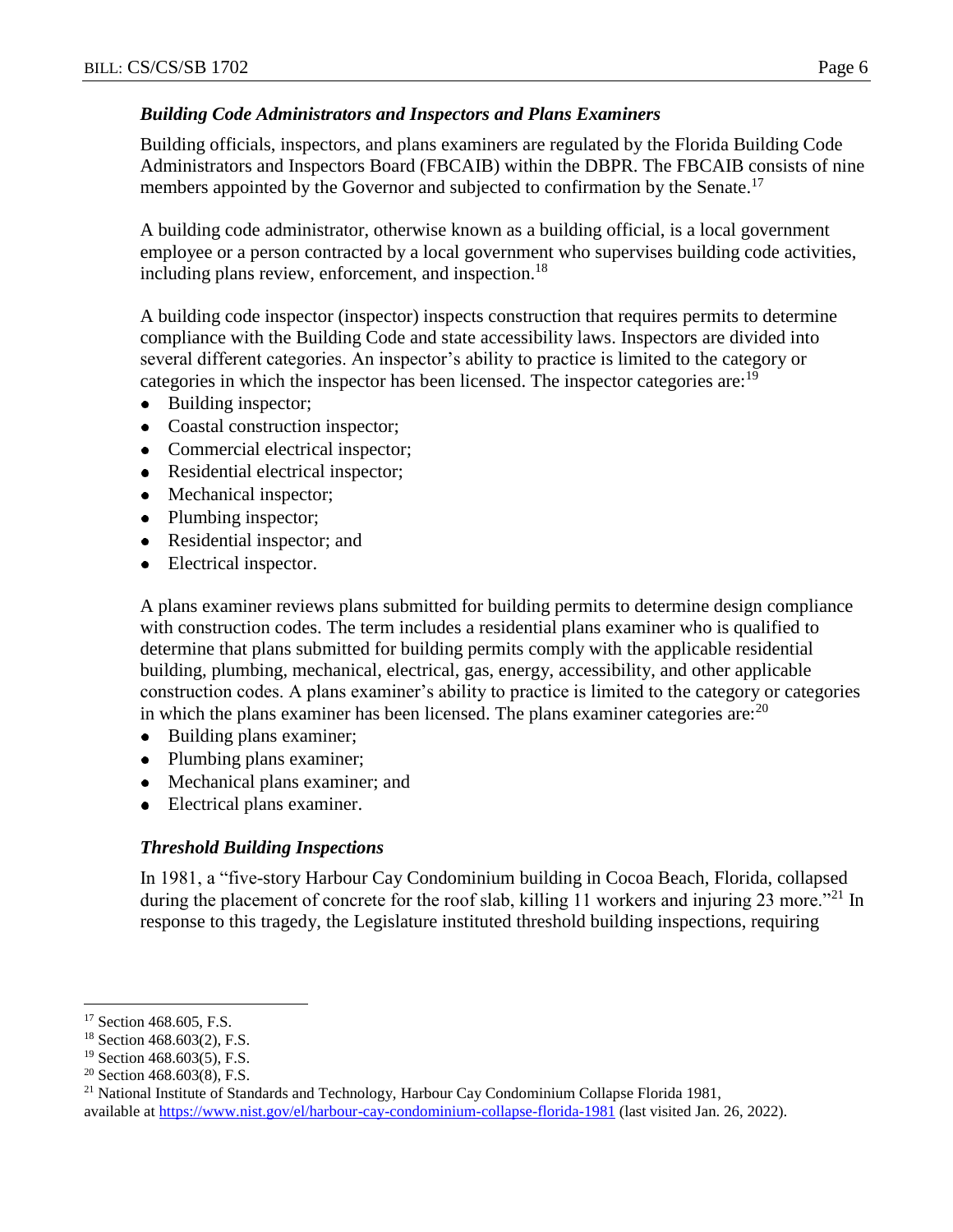licensed "special inspectors" to conduct inspections for all threshold buildings.<sup>22</sup> A special inspector is a licensed architect or registered engineer who is certified under chs. 471 or 481, F.S., to conduct inspections of threshold buildings.<sup>23</sup>

A threshold building is defined as any building which is greater than three stories or 50 feet in height, or which has an assembly occupancy classification, as defined in the Building Code, which exceeds  $5,000$  square feet in area and an occupant content of greater than  $500$  persons.<sup>24</sup> An enforcing agency must require a special inspector to perform structural inspections on a threshold building during new construction or during repair or restoration projects in which the structural system or structural loading of a building is being modified.<sup>25</sup>

For a building that qualifies as a threshold building, a structural inspection plan must be submitted by the special inspector and the design professional of record to the enforcing agency prior to the issuance of a building permit for the construction of or modification to the building.<sup>26</sup> However, a fee-simple owner may declare a building a threshold building even when it does not meet the definitions. $27$ 

The inspection plan for a threshold building provides specific inspection instructions to provide for the adequate inspection of the construction. The owner must retain the services of a special inspector who must inspect the building according to the special inspection plan. In addition, the inspector must determine that a professional engineer who specializes in shoring design has inspected the shoring and reshoring for conformance with the shoring and reshoring plans submitted to the enforcing agency.<sup>28</sup> Special inspectors report directly to local building administrators and officials. The role of threshold building inspectors is unique to Florida.<sup>29</sup>

There were 8,515 active Building Code Administrators/Inspectors licensed in Florida in Fiscal Year 2020-2021.<sup>30</sup>

## *Local Building Recertification Programs*

Florida does not require recertification of buildings or regular inspections of existing buildings, which is consistent with state building codes across the country. Miami-Dade and Broward Counties have amended their local building codes requiring a recertification process and inspection of buildings 40 years and older. Miami-Dade's program was established in the 1970s,

<sup>&</sup>lt;sup>22</sup> Florida Building Commission, Florida Building Construction Standards available at

[https://www.floridabuilding.org/fbc/commission/FBC\\_0413/Commission\\_Education\\_POC/173/173-1-MATERIAL%20.pdf](https://www.floridabuilding.org/fbc/commission/FBC_0413/Commission_Education_POC/173/173-1-MATERIAL%20.pdf) (last visited Jan. 26, 2022).

<sup>23</sup> *See* s. 553.71, F.S.

<sup>24</sup> *Id.*

<sup>25</sup> Section 553.79(5)(a), F.S.

<sup>26</sup> *Id.*

<sup>27</sup> *Id.*

<sup>28</sup> *Id.*

<sup>&</sup>lt;sup>29</sup> Florida Board of Professional Engineers, *What Are Threshold Building Inspectors?*, available a[t https://fbpe.org/what-are](https://fbpe.org/what-are-threshold-building-inspectors/)[threshold-building-inspectors/](https://fbpe.org/what-are-threshold-building-inspectors/) (last visited Jan. 26, 2022).

<sup>30</sup> Department of Business and Professional Regulation, *2020-2021 Annual Report, Division of Certified Public Accounting, Division of Professions, Division of Real Estate, Division of Regulation* at p. 20, at

[http://www.myfloridalicense.com/DBPR/os/documents/DivisionAnnualReport\\_FY2021.pdf](http://www.myfloridalicense.com/DBPR/os/documents/DivisionAnnualReport_FY2021.pdf) (last visited Jan. 27, 2022).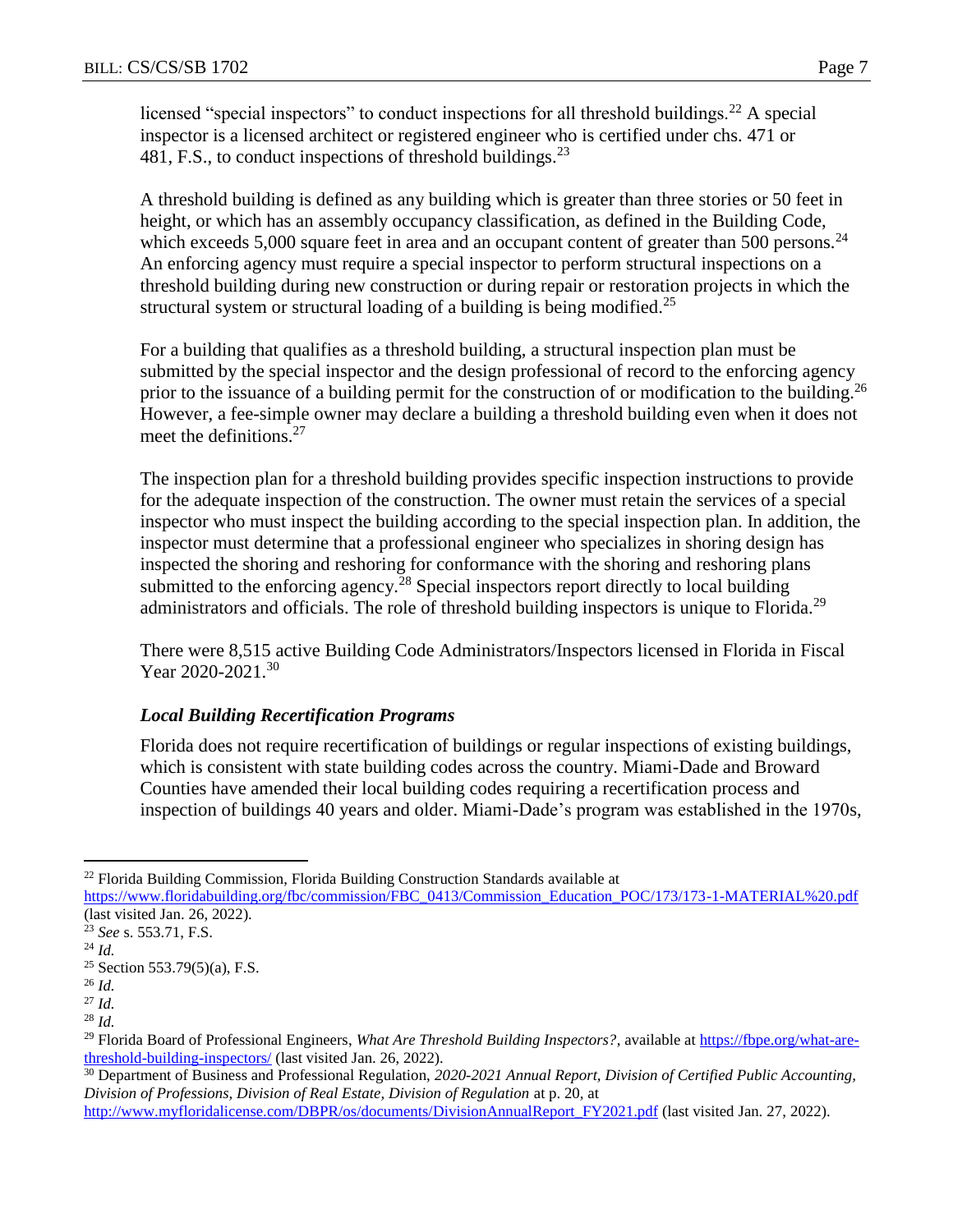and Broward County's program was modeled after Miami-Dade's and has been in effect since January  $2006.<sup>31</sup>$ 

Miami Dade's recertification program states that:

All buildings, except single-family residences, duplexes and minor structures as defined below, shall be recertified in the manner described below where such buildings or structures have been in existence for forty (40) years or longer, as determined by the Building Official, who shall at such time issue a Notice of Required Inspection to the building owner. Subsequent recertification shall be required at ten (10) years interval. In the event a building is determined to be structurally and electrically safe under the conditions set forth herein, and such building or structure is less than forty (40) years of age, recertification shall not be required for a minimum of ten (10) years from that time, or age forty (40), whichever is the longer period of time.<sup>32</sup>

Inspection procedures shall "conform, in general, to the minimum inspection procedural guidelines" issued by the county, and are for the purpose of determining the general structural condition of the building or structure to the extent reasonably possible which affects the safety of the building or structure.<sup>33</sup> Miami-Dade's recertification program exempts buildings under 2,000 square feet,  $34$  and Broward's program exempts buildings under 3,500 square feet.  $35$  The inspections must be carried out by a professional engineer or architect registered with the State of Florida.<sup>36</sup>

Following the 2021 tragedy in Surfside, Florida, where a 12-story condominium building, known as Champlain Towers South, unexpectedly experienced structural failure and partially collapsed, resulting in the death of 98 people, the concept of recertification programs gained considerable attention. The City of Boca Raton recently instituted a building recertification program for buildings over 30 years of age that are greater than three stories or 50 feet in height, or greater than 5,000 square feet and have an occupancy greater than 500 people.<sup>37</sup>

<sup>31</sup>Broward County, Building Safety Inspection Program, available at

[https://www.broward.org/CodeAppeals/Documents/Broward%20County%20Building%20Safety%20Inspection%20Program](https://www.broward.org/CodeAppeals/Documents/Broward%20County%20Building%20Safety%20Inspection%20Program.pdf) [.pdf](https://www.broward.org/CodeAppeals/Documents/Broward%20County%20Building%20Safety%20Inspection%20Program.pdf) (last visited Jan. 26, 2022).

<sup>&</sup>lt;sup>32</sup> See Code of Miami-Dade, ch. 8 Building Code, s. 8-11(f)(ii), a[t https://library.municode.com/fl/miami\\_-](https://library.municode.com/fl/miami_-_dade_county/codes/code_of_ordinances?nodeId=PTIIICOOR_CH8BUCO_ARTIAD_S8-11EXBU) [\\_dade\\_county/codes/code\\_of\\_ordinances?nodeId=PTIIICOOR\\_CH8BUCO\\_ARTIAD\\_S8-11EXBU](https://library.municode.com/fl/miami_-_dade_county/codes/code_of_ordinances?nodeId=PTIIICOOR_CH8BUCO_ARTIAD_S8-11EXBU) (last visited Jan. 26, 2022).

 $33$  *Id.* at s. 8-11(f)(i).

 $34$  *Id.* at s. 8-11(f)(ii).

<sup>35</sup>Broward County , Building Safety Inspection Program, *available at:* [https://www.broward.org/CodeAppeals/Documents/Broward%20County%20Building%20Safety%20Inspection%20Program](https://www.broward.org/CodeAppeals/Documents/Broward%20County%20Building%20Safety%20Inspection%20Program.pdf) [.pdf](https://www.broward.org/CodeAppeals/Documents/Broward%20County%20Building%20Safety%20Inspection%20Program.pdf) (last visited Jan. 19, 2022)

<sup>36</sup> *Id.* and *See* Code of Miami-Dade, ch. 8, Building Code, s. 8-11(iv).

<sup>37</sup> City of Boca Raton. Ordinance 5589, *available at:* [https://www.myboca.us/DocumentCenter/View/28152/Ordinance-No-](https://www.myboca.us/DocumentCenter/View/28152/Ordinance-No-5589?bidId)[5589?bidId=](https://www.myboca.us/DocumentCenter/View/28152/Ordinance-No-5589?bidId) (last visited Jan. 21, 2022)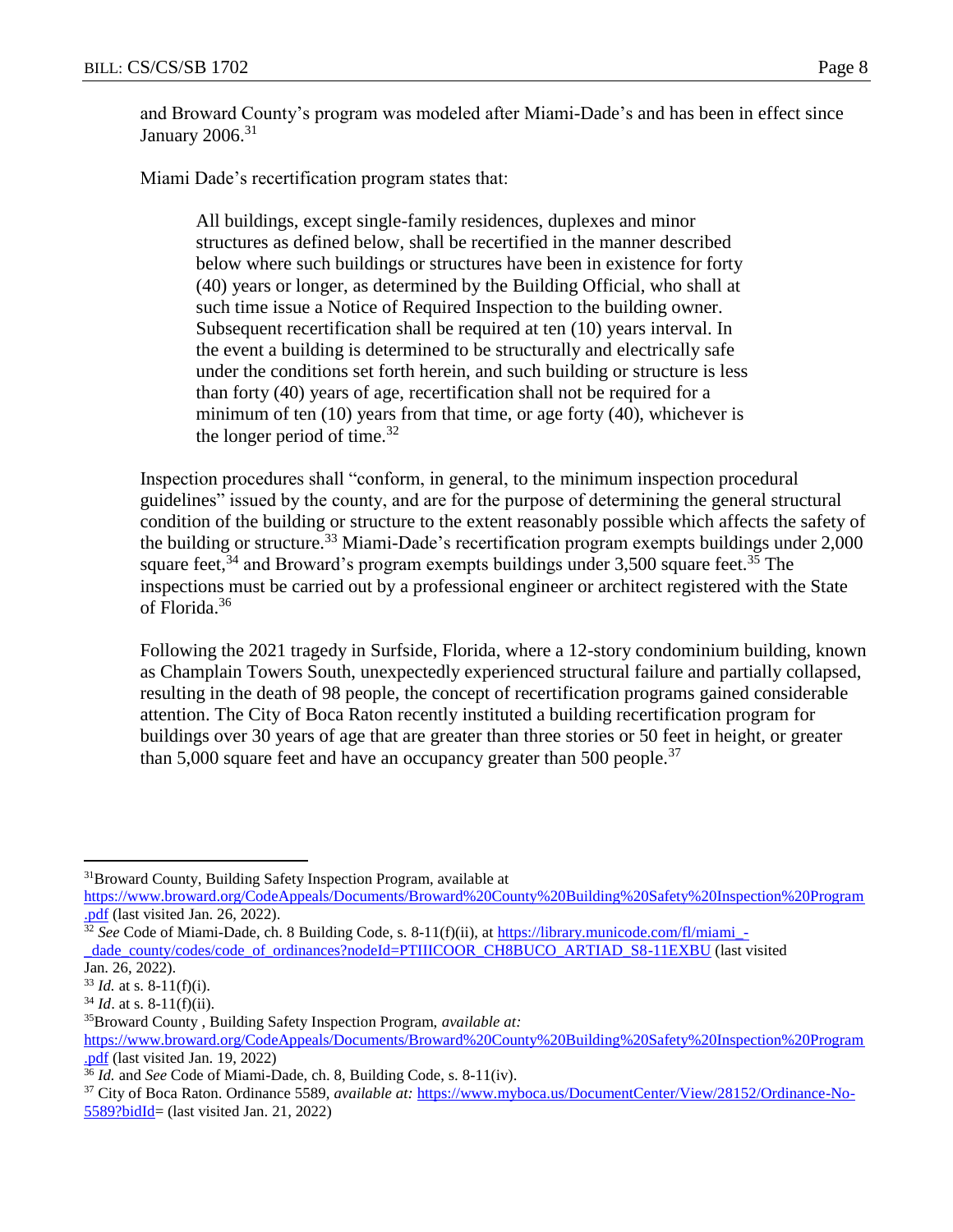#### **Community Associations**

#### *Chapters 718, 719, and 720, F.S.*

Chapter 718, F.S., relating to condominiums, ch. 719, F.S., relating to cooperatives, and ch. 720, F.S., relating to homeowners' associations, provide for the governance of these community associations. The chapters delineate requirements for notices of meetings,<sup>38</sup> recordkeeping requirements, including which records are accessible to the members of the association,<sup>39</sup> and financial reporting.<sup>40</sup> Timeshare condominiums are generally governed by ch. 721, F.S., the "Florida Vacation Plan and Timesharing Act."

#### *Division of Florida Condominiums, Timeshares, and Mobile Homes*

The Division of Florida Condominiums, Timeshares, and Mobile Homes (division) within the DBPR administers the provisions of chs. 718 and 719, F.S., for condominium and cooperative associations, respectively. The division may investigate complaints and enforce compliance with chs. 718 and 719, F.S., for associations that are still under developer control.<sup>41</sup> The division also has the authority to investigate complaints against developers involving improper turnover or failure to transfer control to the association.<sup> $42$ </sup> After control of the condominium is transferred from the developer to the unit owners, the division has jurisdiction to investigate complaints related to financial issues, elections, and maintenance of and unit owner access to association records.<sup>43</sup> For cooperatives, the division's jurisdiction extends to the development, construction, sale, lease, ownership, operation, and management of residential cooperative units.<sup>44</sup>

As part of the division's authority to investigate complaints, the division may subpoena witnesses, take sworn statements from witnesses, issue cease and desist orders, and impose civil penalties against developers, associations, and association board members.<sup>45</sup>

If the division has reasonable cause to believe that a violation of any provision of ch. 718, F.S., ch. 719, F.S., or a related rule has occurred, the division may institute enforcement proceedings in its name against any developer, bulk assignee, bulk buyer, association, officer, or member of the board of administration, or its assignees or agents. The division may conduct an investigation and issue an order to cease and desist from unlawful practices and to take affirmative action to carry out the purpose of the applicable chapter. Also, Florida law authorizes the division to petition a court to appoint a receiver or conservator to implement a court order or to enforce an injunction or temporary restraining order. The division may also impose civil penalties.<sup>46</sup>

 $\overline{a}$ 

<sup>46</sup> *Id.*

<sup>38</sup> *See* ss. 718.112(2), 719.106(2)(c), and 720.303(2), F.S., for condominium, cooperative, and homeowners' associations, respectively.

<sup>&</sup>lt;sup>39</sup> See ss. 718.111(12), 719.104(2), and 720.303(4), F.S., for condominium, cooperative, and homeowners' associations, respectively.

<sup>40</sup> *See* ss. 718.111(13), 719.104(4), and 720.303(7), F.S., for condominium, cooperative, and homeowners' associations, respectively.

<sup>&</sup>lt;sup>41</sup> Sections 718.501(1) and 719.501(1), F.S.

<sup>42</sup> *Id.*

<sup>43</sup> Section 718.501(1), F.S.

<sup>44</sup> Section 719.501(1), F.S.

 $45$  Sections 718.501(1) and 719.501(1), F.S.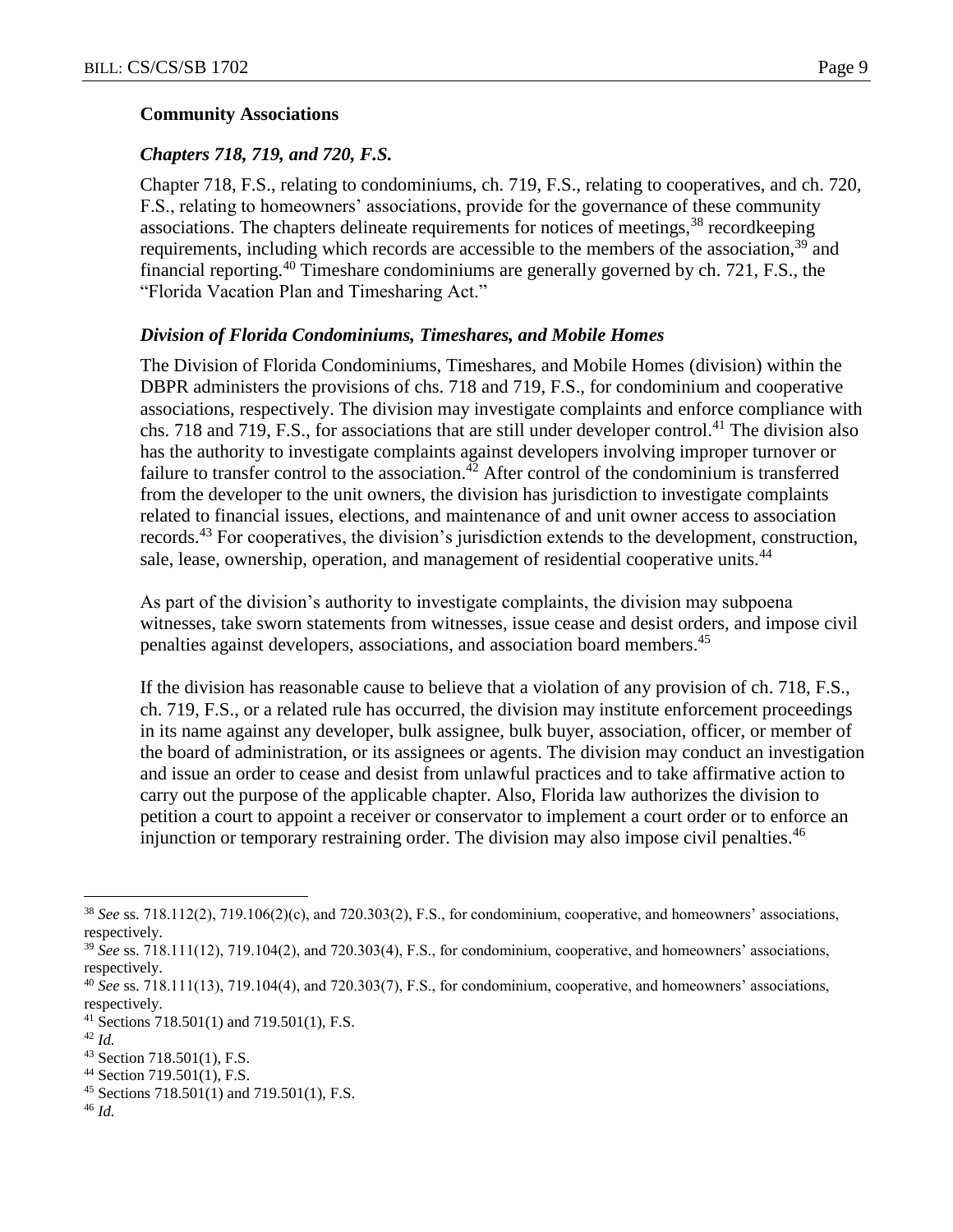Unlike condominium and cooperative associations, homeowners' associations are not regulated by a state agency. For homeowners' associations, the division's authority is limited to the arbitration of recall election disputes.<sup>47</sup>

#### *Condominiums*

A condominium is a "form of ownership of real property created under ch. 718, F.S,"<sup>48</sup> the "Condominium Act." Condominium unit owners are in a unique legal position because they are exclusive owners of property within a community, joint owners of community common elements, and members of the condominium association.<sup>49</sup> For unit owners, membership in the association is an unalienable right and required condition of unit ownership.<sup>50</sup>

A condominium association is administered by a board of directors referred to as a "board of administration."<sup>51</sup> The board of administration is comprised of individual unit owners elected by the members of a community to manage community affairs and represents the interests of the association. Association board members must enforce a community's governing documents and are responsible for maintaining a condominium's common elements which are owned in undivided shares by unit owners.<sup>52</sup>

There are 1,529,764 condominium units in Florida operated by 27,588 associations.<sup>53</sup> Approximately 912,376 of these condominium units in Florida are at least 30 years in age.<sup>54</sup> Further breakdown of the age of condominium units in Florida is as follows:

- 105,404 units 50 years old or older;  $\bullet$
- 479,435 units  $-40-50$  years old;
- $\bullet$  327,537 units 30-40 years old;
- $141,773 \text{ units} 20-30 \text{ years old};$
- 428,657 units 10-20 years old; and  $\bullet$
- 46,958 units 0-10 years old. 55

It is estimated that there are over 2 million residents occupying condominiums 30 years or older in Florida, based upon census data of approximately 2.2 persons living in an average condominium unit.<sup>56</sup>

#### *Cooperatives*

Section 719.103(12), F.S., defines a "cooperative" to mean:

 $\overline{a}$ 

 $\overline{54}$  *Id.* 

<sup>55</sup> *Id.* 

<sup>56</sup> *Id.* 

<sup>47</sup> *See* s. 720.306(9)(c), F.S.

<sup>48</sup> Section 718.103(11), F.S.

<sup>49</sup> *See* s. 718.103, F.S., for the terms used in the Condominium Act.

<sup>50</sup> *Id.*

<sup>51</sup> Section 718.103(4), F.S.

<sup>52</sup> Section 718.103(2), F.S.

<sup>53</sup> Report of the Florida Bar RPPTL Condominium Law and Policy Life Safety Advisory Task Force (Task Force Report), p. 4, *available at:* [https://www-media.floridabar.org/uploads/2021/10/Condominium-Law-and-Policy-Life-Safety-Advisory-](https://www-media.floridabar.org/uploads/2021/10/Condominium-Law-and-Policy-Life-Safety-Advisory-Task-Force-Report.pdf)

[Task-Force-Report.pdf](https://www-media.floridabar.org/uploads/2021/10/Condominium-Law-and-Policy-Life-Safety-Advisory-Task-Force-Report.pdf) (last visited Jan. 21, 2022)*.*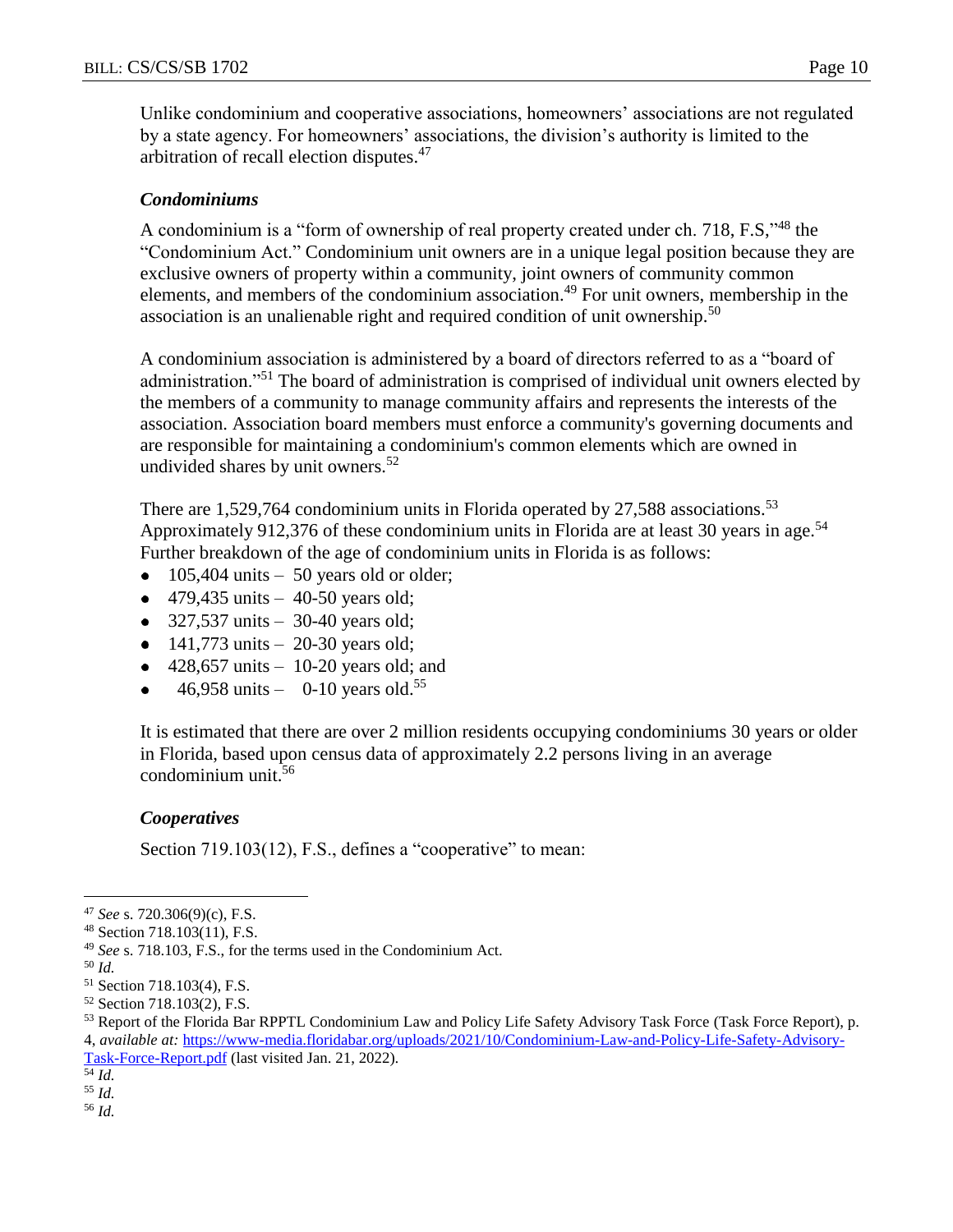[T]hat form of ownership of real property wherein legal title is vested in a corporation or other entity and the beneficial use is evidenced by an ownership interest in the association and a lease or other muniment of title or possession granted by the association as the owner of all the cooperative property.

A cooperative differs from a condominium because, in a cooperative, no unit is individually owned. Instead, a cooperative owner receives an exclusive right to occupy the unit based on their ownership interest in the cooperative entity as a whole. A cooperative owner is either a stockholder or member of a cooperative apartment corporation who is entitled, solely by reason of ownership of stock or membership in the corporation, to occupy an apartment in a building owned by the corporation.<sup>57</sup> The cooperative holds the legal title to the unit and all common elements. The cooperative association may assess costs for the maintenance of common expenses.<sup>58</sup> There are 778 cooperative associations in Florida that are registered with the DBPR.<sup>59</sup>

#### *Official Records – Condominium and Cooperative Associations*

Florida law specifies the official records that condominium and cooperative associations must maintain.<sup>60</sup> Generally, the official records must be maintained in Florida for at least seven years.<sup>61</sup> Certain of these records must be accessible to the members of an association.<sup>62</sup> Additionally, certain records are protected or restricted from disclosure to members, such as records protected by attorney-client privilege, personnel records, and personal identifying records of owners.<sup>63</sup>

Condominium associations with 150 or more units are required to post digital copies of specified documents on their website or make such documents available through an application that can be downloaded on a mobile device.<sup>64</sup> Cooperative associations are not required to maintain such a website.

#### *Budgets and Reserves - Condominium and Cooperative Associations*

Condominium and cooperative associations must have a budget of estimated revenues and expenses.<sup>65</sup> The board must adopt the annual budget at least 14 days before the start of the association's fiscal year.<sup>66</sup>

<sup>66</sup> *Id.*

<sup>57</sup> *See Walters v. Agency for Health Care Administration*, 288 So.3d 1215 (Fla. 3d DCA 2019), *review dismissed* 2020 WL 3442763 (Fla. 2020).

<sup>58</sup> *See* ss. 719.106(1)(g) and 719.107, F.S.

<sup>59</sup> *See* Task Force Report, pp. 4-5.

 $60$  See ss. 718.111(12) and 719.104(2), F.S., relating to condominium and cooperative associations, respectively.

<sup>61</sup> See ss. 718.111(12)(b) and 719.104(2)(b), F.S., relating to condominium and cooperative associations, respectively.

<sup>62</sup> *See* ss. 718.111(12)(a) and 719.104(2)(a), F.S., relating to condominium and cooperative associations, respectively.

<sup>63</sup> *See* ss. 718.111(12)(c) and 719.104(2)(c), F.S., relating to condominium and cooperative associations, respectively.

 $64$  Section 718.111(12)(g), F.S.

 $65$  Sections 718.112(2)(f) and 719.106(1)(j), F.S., relating to the annual budget for condominium and cooperative associations, respectively.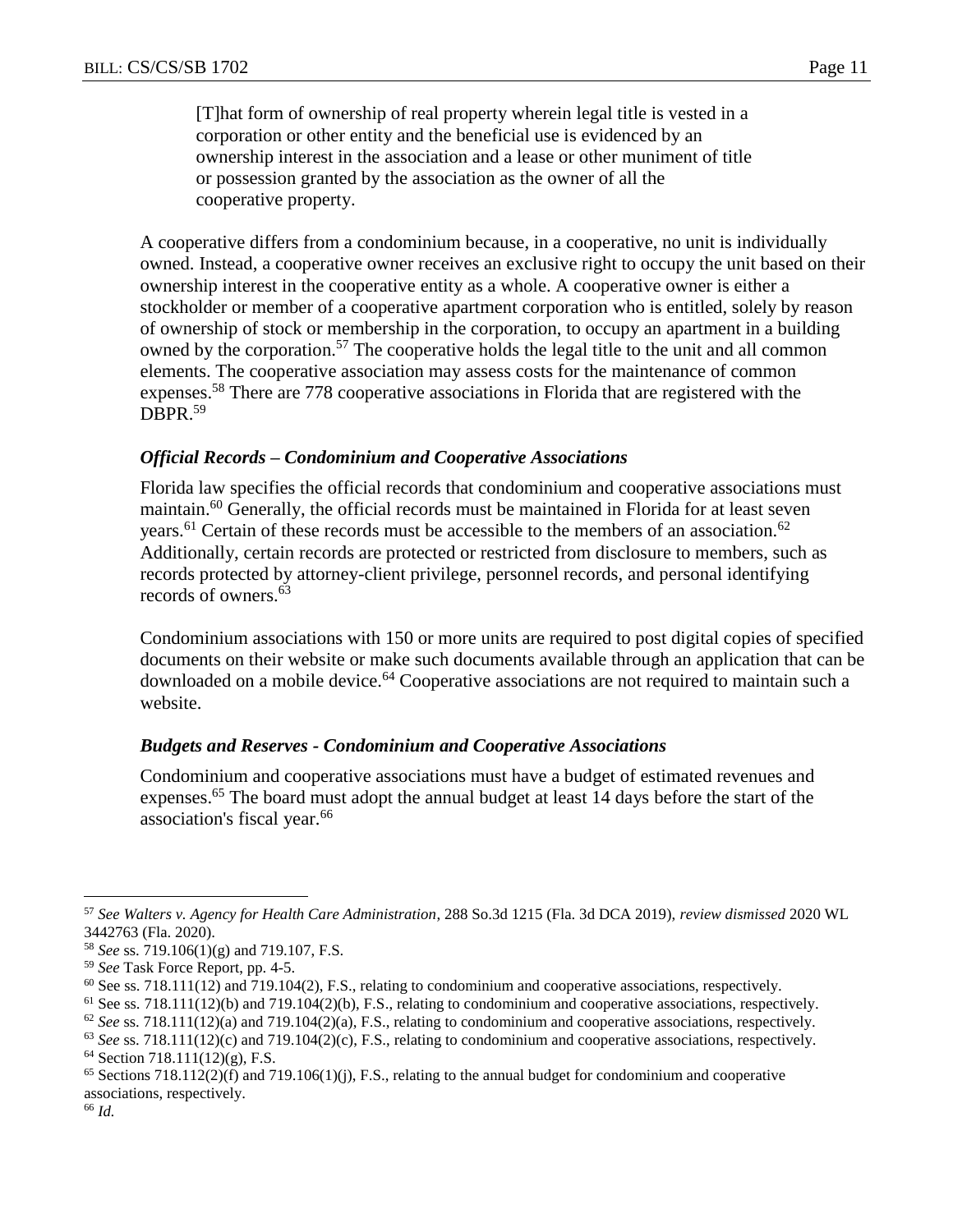In addition to annual operating expenses, the budget must include reserve accounts for capital expenditures and deferred maintenance. Reserve accounts must include, but are not limited to, roof replacement, building painting, and pavement resurfacing, regardless of the amount of deferred maintenance expense or replacement cost, and any other item that has a deferred maintenance expense or replacement cost that exceeds \$10,000.

The amount to be reserved must be computed using a formula based upon the estimated remaining useful life and estimated replacement cost or deferred maintenance expense of each reserve item. Replacement reserve assessments may be adjusted annually to take into account any changes in estimates or extension of the useful life of a reserve item caused by deferred maintenance.<sup>67</sup>

Condominium and cooperative associations must maintain reserve funds and any interest accrued on the reserve funds in the reserve account or accounts. Reserve funds may be used only for authorized reserve expenditures unless their use for other purposes is approved in advance by a majority vote of unit owners at a duly called meeting of the association.<sup>68</sup>

Condominium and cooperative associations, and their developers, may vote to not fund reserves, i.e., waive reserves, or to provide reserves less adequate than required.<sup>69</sup>

#### *Reserve Studies*

A reserve study determines how much an association needs to collect in annual reserve contributions for the board to afford capital projects when they are needed. A reserve study includes a physical inspection of the association's property and a financial analysis of the association's current reserves, payments by unit or homeowners into the association's reserve account, and anticipated future expenditures, thus allowing the community to pay for capital projects as they become necessary.<sup>70</sup> Nine states require a reserve study or a reserve schedule for condominium associations. $71$ 

Current law does not require condominium and cooperative associations in Florida to conduct a reserve study.

#### *Financial Reporting - Condominium and Cooperative Associations*

Sections 718.11(13), 719.104(4), and 720.303(7), F.S., provide comparable financial reporting requirements for condominium and cooperative associations, respectively.

Within 90 days following the end of the fiscal or calendar year, or annually on such date as provided in the association's bylaws, the board must complete, or contract with a third party to

 $\overline{a}$  $67$  Sections 718.112(2)(f)2.a. and 719.106(1)(j)2., F.S., relating to condominium and cooperative associations, respectively.

 $68$  Sections 718.112(2)(f)3. and 719.106(1)(j)3., F.S., relating to condominium and cooperative associations, respectively. <sup>69</sup> *Id.*

<sup>70</sup> See Community Association Institute, *Understanding and Utilizing Your Reserve Study to Ensure Long-Term Success*, at: <https://www.caidc.org/understanding-and-utilizing-your-reserve-study-to-ensure-long-term-success/> (last visited Jan. 29, 2022).

<sup>71</sup> *See* Community Association Institute, *Reserve Requirements and Funding*, at:

<https://www.caionline.org/Advocacy/Priorities/ReserveStudy/Pages/default.aspx> (last visited Jan. 29, 2020). The nine states are: California, Colorado, Delaware, Hawaii, Nevada, Oregon, Utah, Virginia, and Washington State.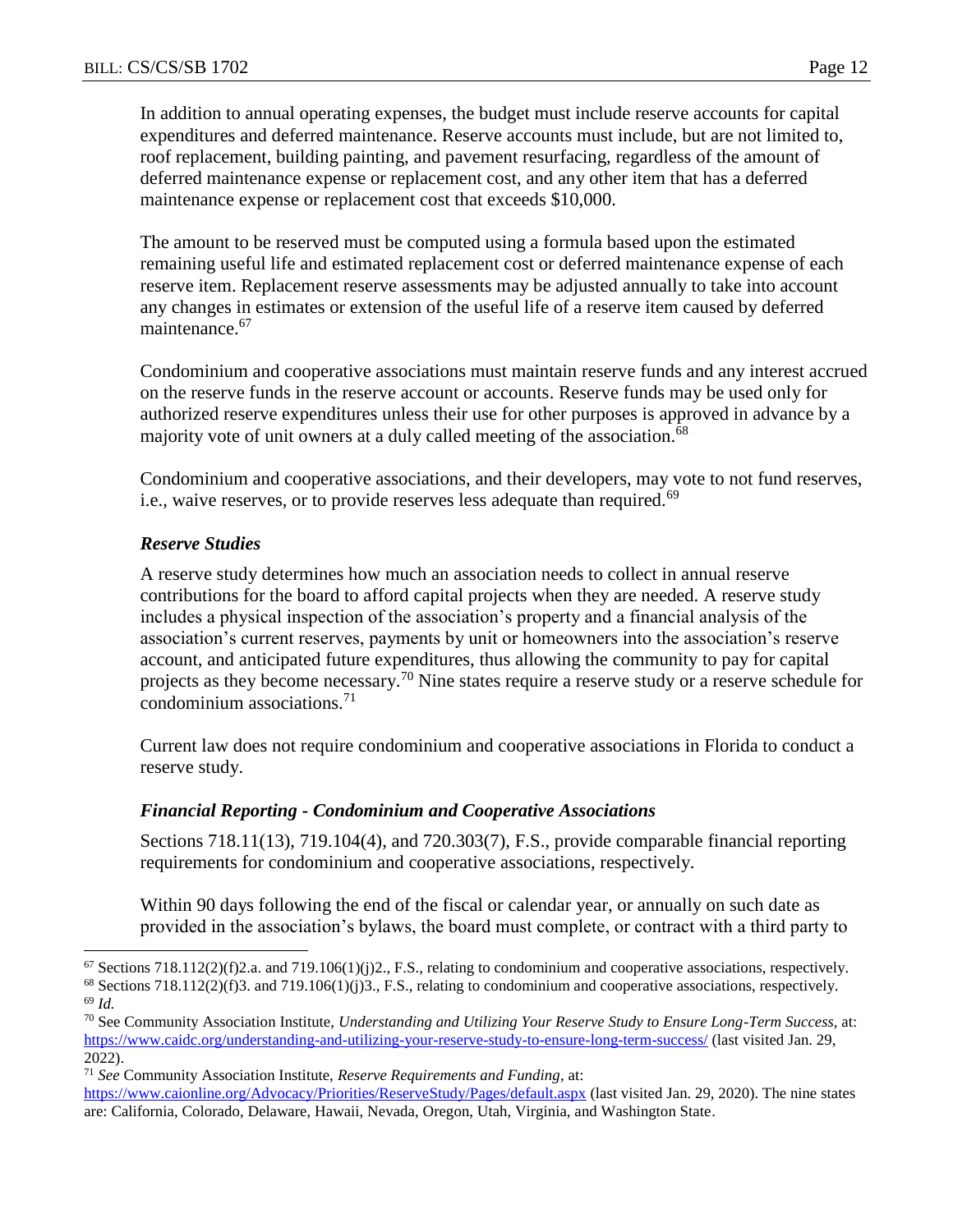complete, the financial report. Within 21 days after the financial report is completed by the association or received from the third party, but no later than 120 days after the end of the fiscal year, the board must provide each member of the association a copy of the financial report or a notice that it is available at no charge upon a written request.

The division must adopt rules setting forth uniform accounting principles, standards, and reporting requirements for cooperative associations.<sup>72</sup> For condominium associations, the division's rulemaking authority is broader; the division must adopt rules setting forth uniform accounting principles and standards to be used by all condominium associations and addressing the financial reporting requirements for multicondominium associations. For condominium associations, the division's rules must include, but not be limited to:

…standards for presenting a summary of association reserves, including a good faith estimate disclosing the annual amount of reserve funds that would be necessary for the association to fully fund reserves for each reserve item based on the straight-line accounting method. This disclosure is not applicable to reserves funded via the pooling method. In adopting such rules, the division shall consider the number of members and annual revenues of an association.

#### *Developer Turnover Report - Condominium and Cooperative Associations*

In a condominium or cooperative association, when the unit owners other than the developer are entitled to elect the majority of the board for the association, the developer must relinquish control of the association to the unit owners other than the developer. The developer of a condominium or cooperative is required to give certain items to the association when this change of control occurs.<sup>73</sup>

In a condominium association, the developer must give the association a turnover inspection report which is included in the official records, under seal of an architect or engineer authorized to practice in Florida, that attests to required maintenance, useful life, and replacement costs of the following applicable common elements: $^{74}$ 

- Roof.  $\bullet$
- Structure.
- Fireproofing and fire protection systems.
- Elevators.
- Heating and cooling systems.
- Plumbing.
- Electrical systems.
- Swimming pool or spa and equipment.
- $\bullet$ Seawalls.
- Pavement and parking areas.

 $72$  Section 719.104(4)(a), F.S.

<sup>73</sup> Sections 718.301 and 719.301, F.S., relating to the transfer of association control for condominium and cooperative associations, respectively.

 $74$  Section 718.301(4)(p), F.S.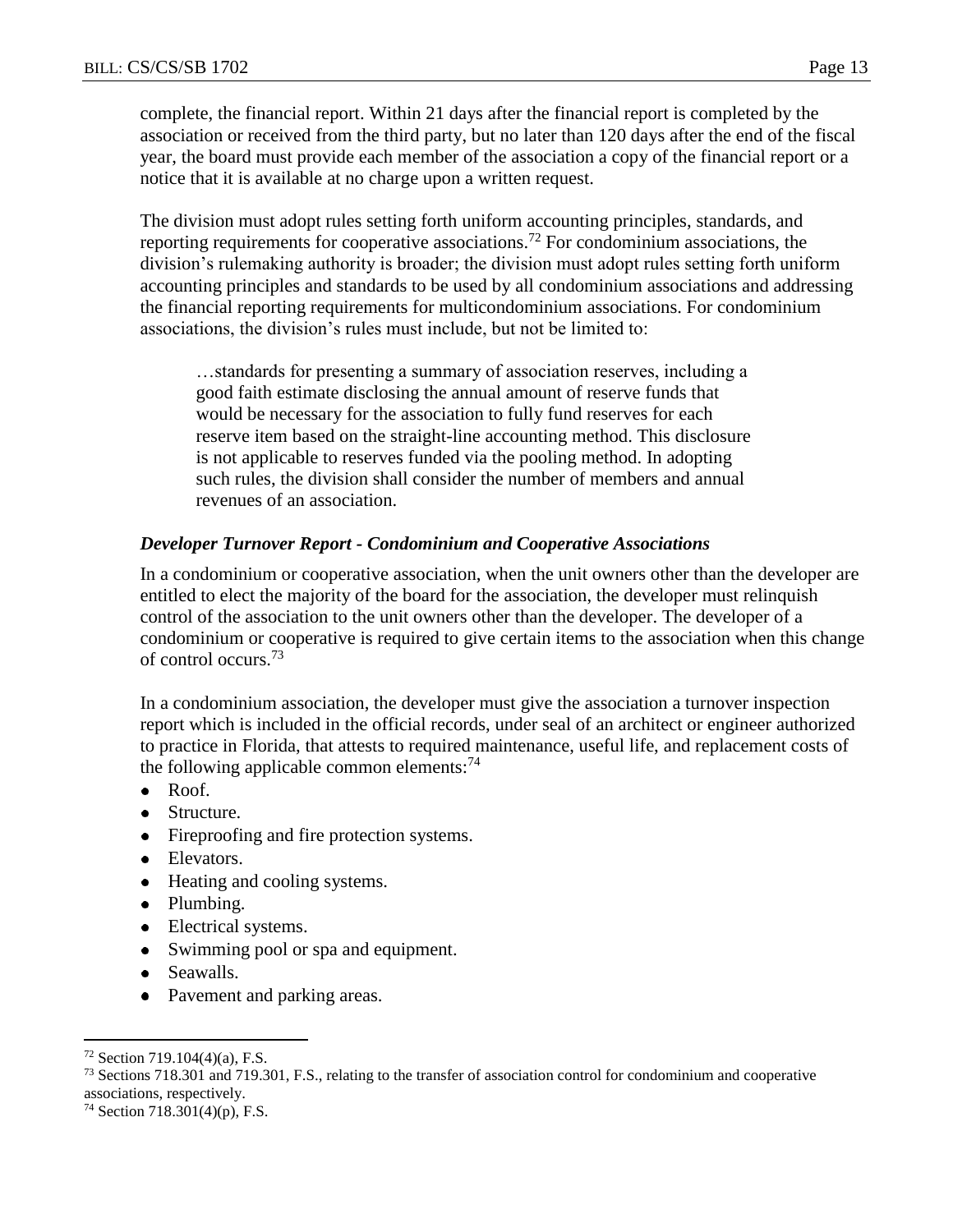- Drainage systems.  $\bullet$
- Painting.
- Irrigation systems.

The developer of a cooperative is not required to provide a turnover inspection report.

#### *Pre-sale Disclosures - Condominium and Cooperative Associations*

Developers and nondeveloper owners of condominium or cooperative units must give certain documents to a prospective buyer or lessee before the execution of a contract for the sale of a residential unit.<sup>75</sup>

The developer may not close for 15 days following the execution of a purchase contract, or execution of a lease of a residential unit for an unexpired term of more than five years, and the delivery of the required documents to the buyer, including the documents creating the association, the bylaws, and the estimated operating budget of the association. A prospective purchaser may void the contract within 15 days of his or her receipt of all the required documents.<sup>76</sup>

A nondeveloper unit owner must provide the prospective buyer or lessee certain information, including the articles of incorporation, bylaws and rules, a copy of the most recent financial information, and a "Frequently Asked Questions and Answers" document.<sup>77</sup> These documents must be provided more than three days, excluding Saturdays, Sundays, and legal holidays, before the execution of the contract, or the sales contract is voidable by the prospective purchaser. These disclosures do not apply to the leasing of a residential unit by a nondeveloper owner.<sup>78</sup>

Each contract for sale of a residential unit must contain in conspicuous type a statement acknowledging that the purchaser has received the document and his or her right to void the contract if the required documents are not provided more than three days, excluding Saturdays, Sundays, and legal holidays, before the execution of the contract.

#### *Prospectus or Offering Circular - Condominium and Cooperative Associations*

Every developer of a residential condominium or cooperative which contains more than 20 residential units, or which is part of a group of residential condominiums or cooperatives which will be served by property to be used in common by unit owners of more than 20 residential units, must prepare a prospectus or offering circular and file it with the division prior to entering into an enforceable contract of purchase and sale of any unit or lease of a unit for more than five years. A copy of the prospectus or offering circular must be provided to each buyer.<sup>79</sup>

<sup>75</sup> Sections 718.503 and 719.503, F.S.

<sup>76</sup> Sections 718.503(1) and 719.503(1), F.S., providing the developer disclosures before the sale or lease of a residential condominium or cooperative unit, respectively.

<sup>77</sup> *See* ss. 718.503(2) and 719.503(2), F.S., providing the nondeveloper disclosures before the sale of a residential condominium or cooperative unit, respectively.

<sup>78</sup> *Id.*

<sup>79</sup> Sections 718.504 and 719.504, F.S., requiring a prospectus or offering circular for a residential condominium or cooperative unit, respectively.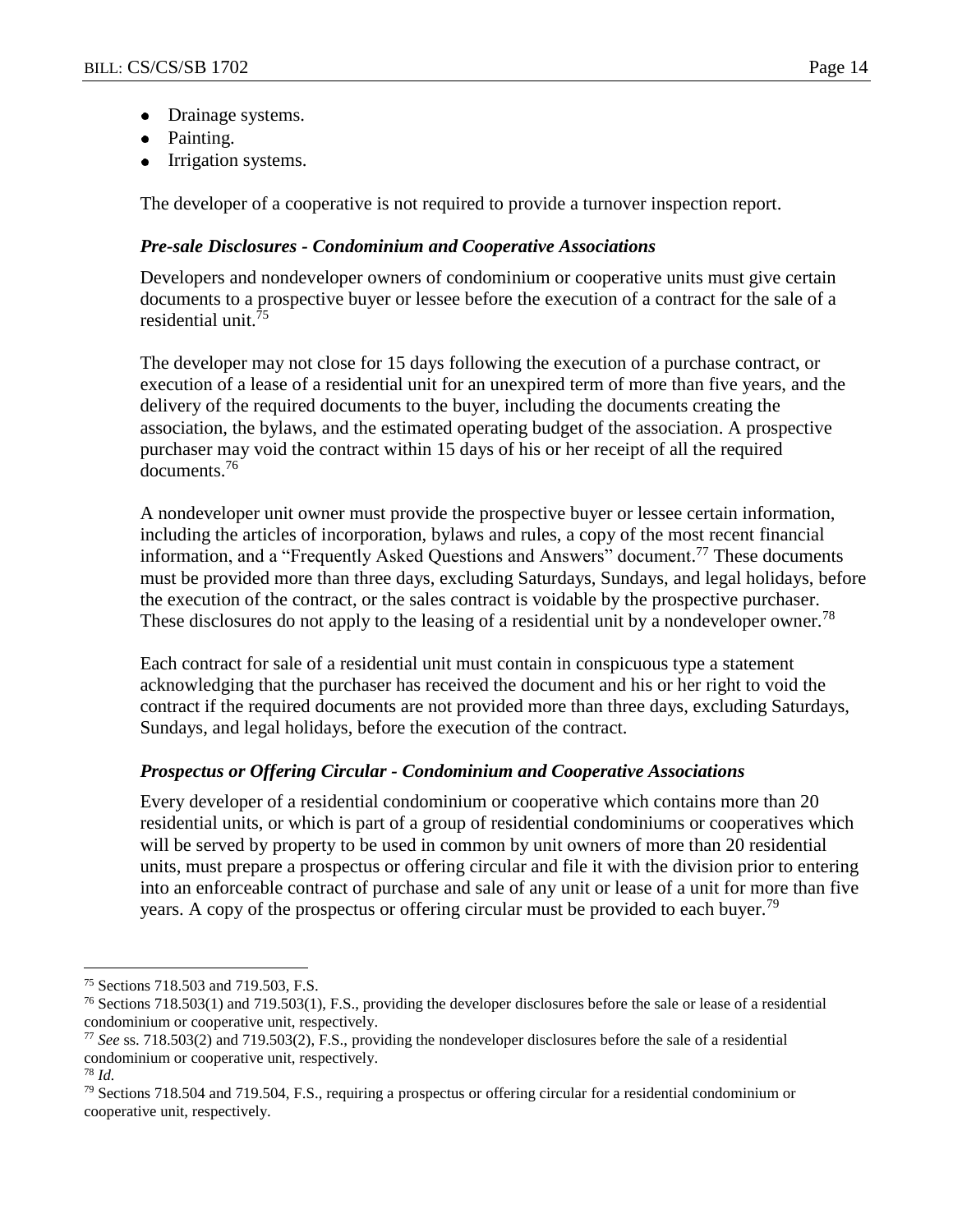The prospectus or offering circular must contain certain information about the condominium or cooperative, including an estimated operating budget for the condominium and the association, and a schedule of the unit owner's expenses.<sup>80</sup>

#### *Alternative Dispute Resolution - Condominium and Cooperative Associations*

Section 718.1255, F.S., provides an alternative dispute resolution process for certain disputes between unit owners and condominium associations. Before the institution of court litigation, other than an election or recall dispute, a party to a dispute must either petition the division for nonbinding arbitration or initiate presuit mediation.

Disputes in cooperative associations, including recall election disputes, are subject to the same alternative dispute resolution requirements and procedures applicable to condominiums set forth in s. 718.1255, F.S. $81$ 

Alternative dispute resolution offers a more efficient, cost-effective option to court litigation, but alternative dispute resolution should not be used as a mechanism to encourage the filing of frivolous or nuisance suits.<sup>82</sup>

Alternative dispute resolution is required for any disagreements between two or more parties that involves: $83$ 

- The authority of the board of directors to require an owner to take any action, or not to take  $\bullet$ any action, involving that owner's unit or the appurtenance thereto and the authority of the board of directors to alter or add to common areas or elements;<sup>84</sup>
- The board of directors' failure to:
	- o Properly conduct elections;
	- o Give adequate notice of meetings;
	- o Properly conduct meetings;
	- o Provide access to association books and records; and
- A plan of termination pursuant to s. 718.117, F.S.

The division does not have jurisdiction to arbitrate or mediate disputes between a unit owner and an association that involve: <sup>85</sup>

- $\bullet$ Title to any unit or common element;
- The interpretation or enforcement of any warranty;  $\bullet$
- The levy of a fee or assessment, or the collection of an assessment levied against a party;
- The eviction or other removal of a tenant from a unit;  $\bullet$
- Alleged breaches of fiduciary duty by one or more directors; or  $\bullet$

<sup>80</sup> *See* ss. 718.504(21) and 719.504(20) and (21), F.S., requiring certain budget information for the condominium or cooperative be included in the prospectus or offering circular, respectively.

<sup>&</sup>lt;sup>81</sup> Sections 719.1255 and 719.106(1)(f), F.S.

 $82$  Section 718.1255(3)(b), F.S., providing legislative findings regarding the advantages of pre-suit alternative dispute resolution.

 $83$  Section 718.1255(1)(a), F.S., defining the term "dispute."

<sup>84</sup> *Id.* <sup>85</sup> *Id.*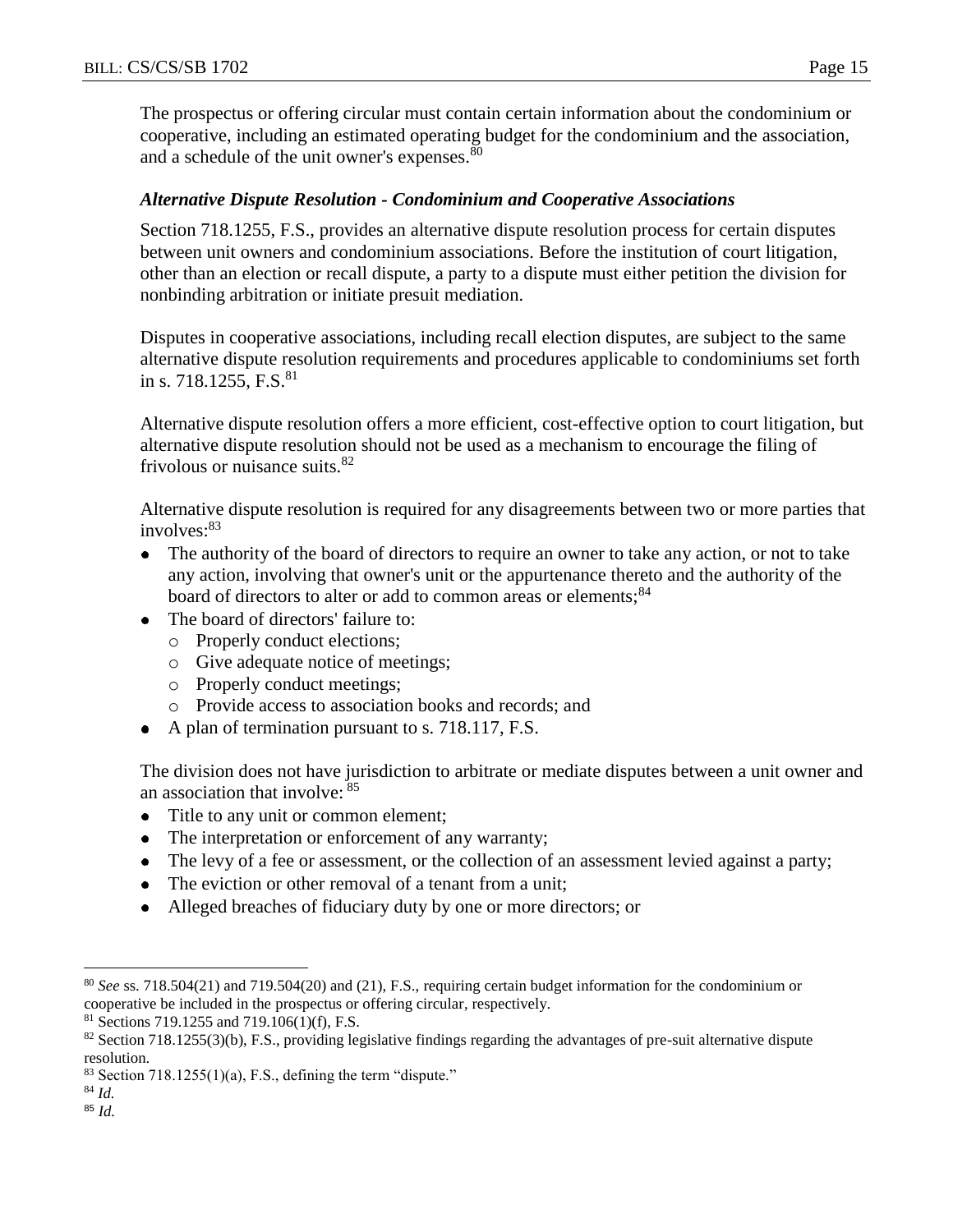Claims for damages to a unit based upon the alleged failure of the association to maintain the common elements or condominium property.

Recall and election disputes in condominium, cooperative, and homeowners' associations are not eligible for presuit mediation and must be arbitrated by the division or filed directly with a court of competent jurisdiction.<sup>86</sup>

Arbitration is binding on the parties if all parties in arbitration agree to be bound in a writing filed in the arbitration,<sup>87</sup> or if a complaint for a trial de novo is not filed in a court of competent jurisdiction in which the condominium is located within 30 days after the arbitration decision is rendered.<sup>88</sup>

The filing fee for a petition to the division to initiate nonbinding arbitration or presuit mediation is  $$50.89$ 

The division employs full-time arbitrators and may certify private attorneys to conduct mandatory nonbinding arbitration.

Current law also encourages parties to a condominium dispute to participate in voluntary mediation through a Citizen Dispute Settlement Center as provided in s.  $44.201$ , F.S.<sup>90</sup>

The mediation of disputes in condominium and cooperative associations is regulated under s. 720.311, F.S., which also provides for the mediation of the certain homeowner association disputes under ch. 720, F.S. An aggrieved party in a dispute must initiate the mediation proceedings by serving a written petition for mediation to the opposing party. The petition must be in the format provided in s. 720.311, F.S., and must identify the specific nature of the dispute and the basis for the alleged violations. The written offer must include five certified mediators that the aggrieved party believes to be neutral. The serving of the petition tolls the statute of limitations for the dispute. If emergency relief is required, a temporary injunction may be sought in court before the mediation.<sup>91</sup>

The opposing party has 20 days to respond to the petition. If the opposing party fails to respond or refuses to mediate, the aggrieved party may proceed to civil court. If the parties agree to mediation, the mediator must hold the mediation within 90 days after the petition is sent to the opposing parties. The parties share the costs of mediation except for the cost of attorney's fees. Mediation is confidential, and persons who are not parties to the dispute (other than attorneys or a designated representative for the association) may not attend the mediation conference.<sup>92</sup>

- <sup>88</sup> Section 718.1255(4)(k), F.S.
- <sup>89</sup> Section 718.1255(4)(a), F.S.

<sup>91</sup> *Id.*

 $\overline{a}$ <sup>86</sup> Section 718.1255(5), F.S.

 $87$  Section 718.1255(4)(a), F.S.

<sup>90</sup> Section 718.1255(2), F.S.

<sup>92</sup> Section 720.311(2)(b), F.S.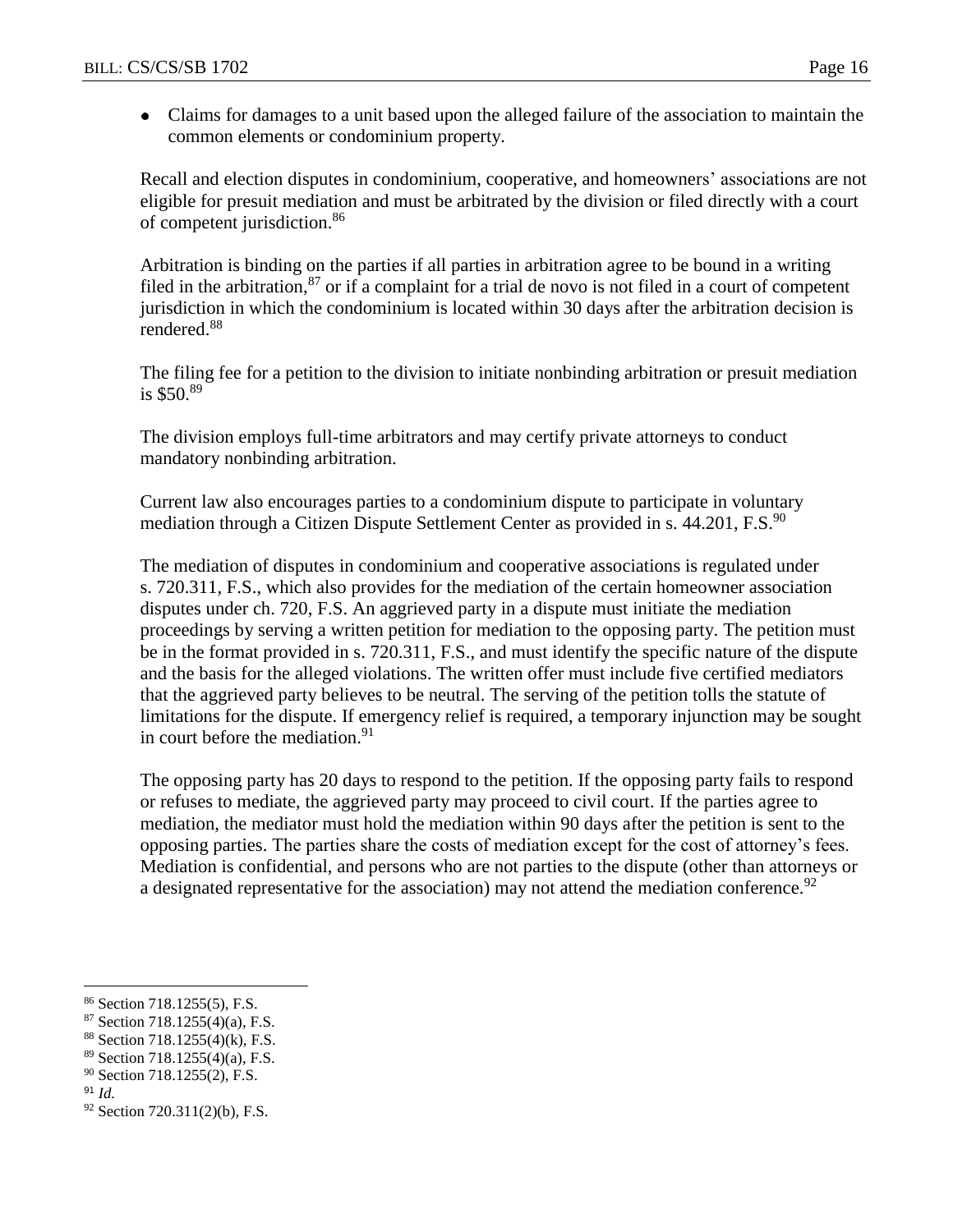The bylaws for condominium and cooperative associations must provide for mandatory dispute resolution.<sup>93</sup>

## **Post-Election Certification by Board Members**

Within 90 days after being elected or appointed, a new board member for a condominium, cooperative, or homeowners' association must certify in writing to the secretary of the association that he or she: $94$ 

- Has read the declaration of condominium for all condominiums operated by the association  $\bullet$ and the declaration of condominium, articles of incorporation, cooperative proprietary lease,<sup>95</sup> homeowners' association's covenants, bylaws, and current written policies, as applicable;
- Will work to uphold such documents and policies to the best of his or her ability; and
- Will faithfully discharge his or her fiduciary responsibility to the association's members.

As an alternative to a written certification, the newly elected or appointed director may submit a certificate of satisfactory completion of the educational curriculum within one year before the election or 90 days after the election or appointment.<sup>96</sup> The curriculum must be administered by a condominium education provider approved by the division.<sup>97</sup> A certification is valid and does not have to be resubmitted as long as the director continuously serves on the board.

A board member is suspended from service on the board until he or she files the written certification or submits a certificate of completion of the educational curriculum.<sup>98</sup> If a suspension occurs, the board may temporarily fill the vacancy during the period of suspension. The secretary of the association must keep the written certification or educational certificate for inspection by the members for five years after a board director's election or the duration of the director's uninterrupted tenure, whichever is longer.<sup>99</sup> The validity of any action by the condominium board is not affected by the association's failure to have the certification on file.<sup>100</sup>

<sup>96</sup> The division's Internet site provides a listing of approved educational providers for the certification of board members. *See* Department of Business and Professional Regulation, *Condominium & Cooperatives – Education,* at

 $\overline{a}$ 

<sup>100</sup> *Id.*

 $93$  Sections 718.112(2)(k) and 719.106(1)(l), F.S., relating to condominium and cooperative associations, respectively.

 $94$  Sections 718.112(2)(d)4.b., 719.106(1)(d)b., and 720.3033(1)(a), F.S., provide a post-election certification requirement for newly elected condominium, cooperative, and homeowners' association board members, respectively.

<sup>&</sup>lt;sup>95</sup> A newly elected member of the board of a cooperative association must also certify that he or she has read the "proprietary" lease," which is an instrument that gives a shareholder in a cooperative association the right to occupy a particular dwelling unit. See Bankrate, *What is a Proprietary Lease?*, available at:<https://www.bankrate.com/glossary/p/proprietary-lease/> (last visited Feb. 21, 2022).

<http://www.myfloridalicense.com/dbpr/lsc/documents/ListofApprovedProviders.pdf> (last visited Feb. 21, 2022). This listing also includes training for Homeowners' Associations and some Mobile Home training.

 $^{97}$  Sections 718.112(2)(d)4.b., 719.106(1)(d)b., and 720.3033(1)(a), F.S.

<sup>98</sup> *Id.*

<sup>99</sup> *Id.*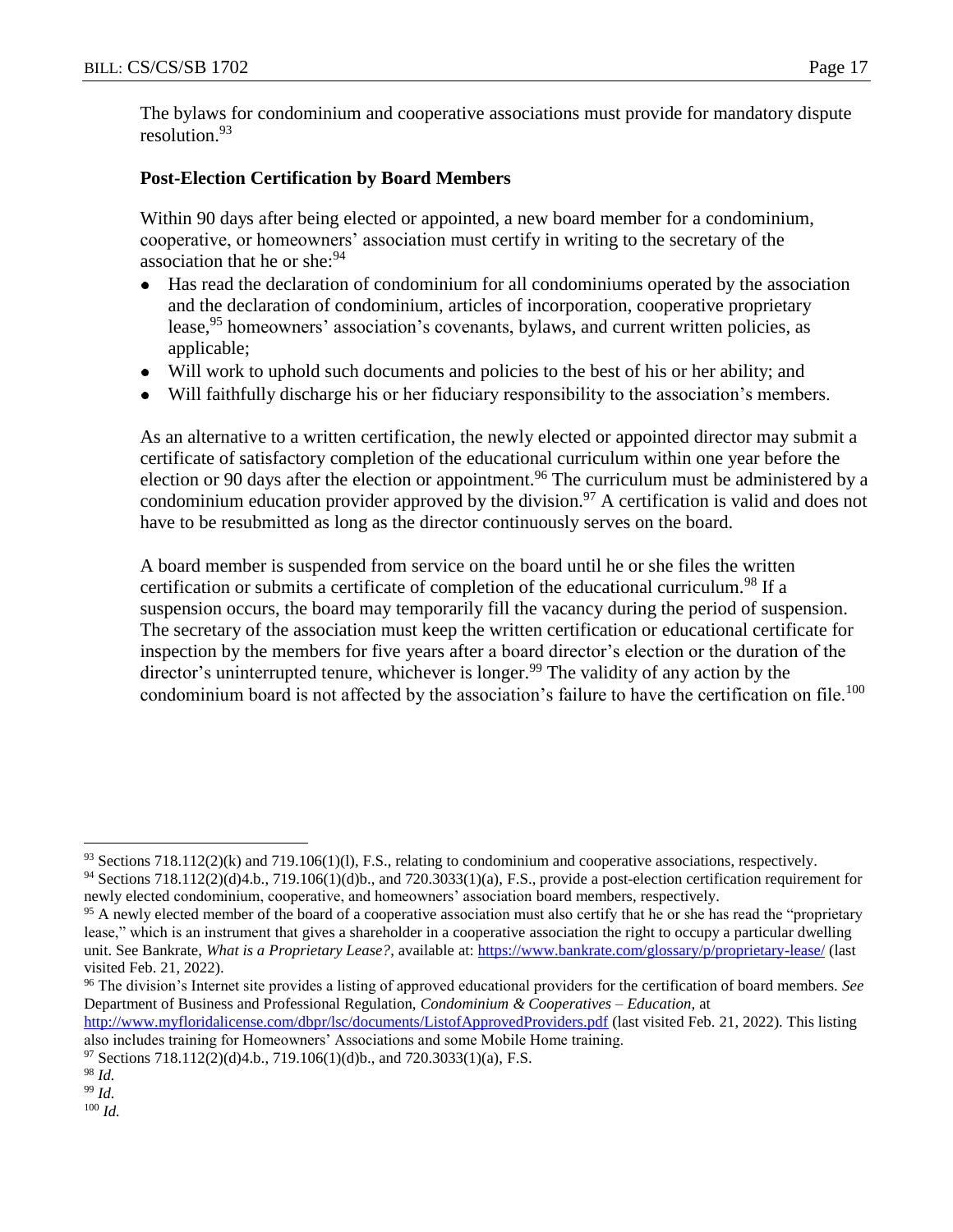## **Recommendations from Government and Private Sector Groups**

In response to the tragic loss of 98 lives suffered in the collapse of Champlain Towers South, the following local governments and industry groups organized to review current law and to make recommendations to prevent another building collapse:

- Broward County Condominium Structural Issues Committee;<sup>101</sup>  $\bullet$
- Miami-Dade County Commission;<sup>102</sup>  $\bullet$
- The Florida Building Commission's Hurricane Research Advisory Committee;<sup>103</sup>  $\bullet$
- The Florida Bar Real Property, Probate, and Trust Law Section's Condominium Law and Policy Life Safety Advisory Task Force;<sup>104</sup>
- The Miami-Dade Grand Jury;<sup>105</sup> and  $\bullet$
- The Community Associations Institute.<sup>106</sup>  $\bullet$

The findings and recommendations from these government and private sector groups are extensive, addressing a variety of issues. The recommendations from these diverse groups are too numerous to address in this analysis. However, these groups made recommendations that may differ in the specifics but are similar in certain respects, including making recommendations for a state-wide certification program for high-rise condominiums; limiting or prohibiting the waiving of reserves by condominium associations, and requiring condominium associations to conduct reserve studies.

## **III. Effect of Proposed Changes:**

 $\overline{a}$ 

The bill provides for the inspection of multifamily buildings, including condominium and cooperative association buildings, and provides for the maintenance of condominium and cooperative buildings, the funding of necessary reserves for the maintenance and repair of such buildings, and other provisions to provide unit owners with better access to relevant information regarding building safety and their association's funding of reserves.

<sup>101</sup> Broward County Commission, *Summary Report and Recommendations of the Broward County Condominium Structural Issues Committee*, on file with the Regulated Industries Committee.

<sup>102</sup> *See* Miami-Dade County, *Miami-Dade County convenes a series of discussion meetings with elected leaders to pursue policy reforms in wake of Surfside tragedy*, Aug. 4, 2021, [https://www.miamidade.gov/releases/2021-08-04-mayor-surfside](https://www.miamidade.gov/releases/2021-08-04-mayor-surfside-meetings.asp)[meetings.asp](https://www.miamidade.gov/releases/2021-08-04-mayor-surfside-meetings.asp) (last visited Jan. 30, 2022).

<sup>&</sup>lt;sup>103</sup> Florida Building Commission, Hurricane Research Advisory Committee, August 27, 2001, Agenda, available at: [https://www.floridabuilding.org/fbc/commission/FBC\\_1021/HRAC/HRAC\\_Agenda.htm](https://www.floridabuilding.org/fbc/commission/FBC_1021/HRAC/HRAC_Agenda.htm) (last visited Jan. 30, 2022).

<sup>104</sup> The Florida Bar, *Report of the Florida Bar RPPTL Condominium Law and Policy Life Safety Advisory Task Force*, Oct. 12, 2021, available at:

[https://www.google.com/url?sa=t&rct=j&q=&esrc=s&source=web&cd=&ved=2ahUKEwj78tuW\\_dn1AhX5hHIEHTUFAxU](https://www.google.com/url?sa=t&rct=j&q=&esrc=s&source=web&cd=&ved=2ahUKEwj78tuW_dn1AhX5hHIEHTUFAxUQFnoECBMQAQ&url=https%3A%2F%2Fwww-media.floridabar.org%2Fuploads%2F2021%2F10%2FCondominium-Law-and-Policy-Life-Safety-Advisory-Task-Force-Report.pdf&usg=AOvVaw2YITYoD__3yZbtvU0eKfYm) [QFnoECBMQAQ&url=https%3A%2F%2Fwww-media.floridabar.org%2Fuploads%2F2021%2F10%2FCondominium-Law](https://www.google.com/url?sa=t&rct=j&q=&esrc=s&source=web&cd=&ved=2ahUKEwj78tuW_dn1AhX5hHIEHTUFAxUQFnoECBMQAQ&url=https%3A%2F%2Fwww-media.floridabar.org%2Fuploads%2F2021%2F10%2FCondominium-Law-and-Policy-Life-Safety-Advisory-Task-Force-Report.pdf&usg=AOvVaw2YITYoD__3yZbtvU0eKfYm)[and-Policy-Life-Safety-Advisory-Task-Force-Report.pdf&usg=AOvVaw2YITYoD\\_\\_3yZbtvU0eKfYm](https://www.google.com/url?sa=t&rct=j&q=&esrc=s&source=web&cd=&ved=2ahUKEwj78tuW_dn1AhX5hHIEHTUFAxUQFnoECBMQAQ&url=https%3A%2F%2Fwww-media.floridabar.org%2Fuploads%2F2021%2F10%2FCondominium-Law-and-Policy-Life-Safety-Advisory-Task-Force-Report.pdf&usg=AOvVaw2YITYoD__3yZbtvU0eKfYm) (last visited Jan. 30, 2022).

<sup>105</sup> Eleventh Judicial Circuit of Florida in and for the County of Miami-Dade, *Final Report of the Miami-Dade Grand Jury*, Dec. 15, 2021, available at: [https://miamisao.com/wp-content/uploads/2021/12/GRAND-JURY\\_202112151434-1.pdf](https://miamisao.com/wp-content/uploads/2021/12/GRAND-JURY_202112151434-1.pdf) (last visited Jan. 30, 2022).

<sup>106</sup> Community Associations Institute, Condominium Safety Public Policy Report, Oct. 2021, available at: https://www.caionline.org/HomeownerLeaders/DisasterResources/Documents/CAI Condo Safety Public Policy Report 10 21.pdf (last visited Jan. 30, 2022).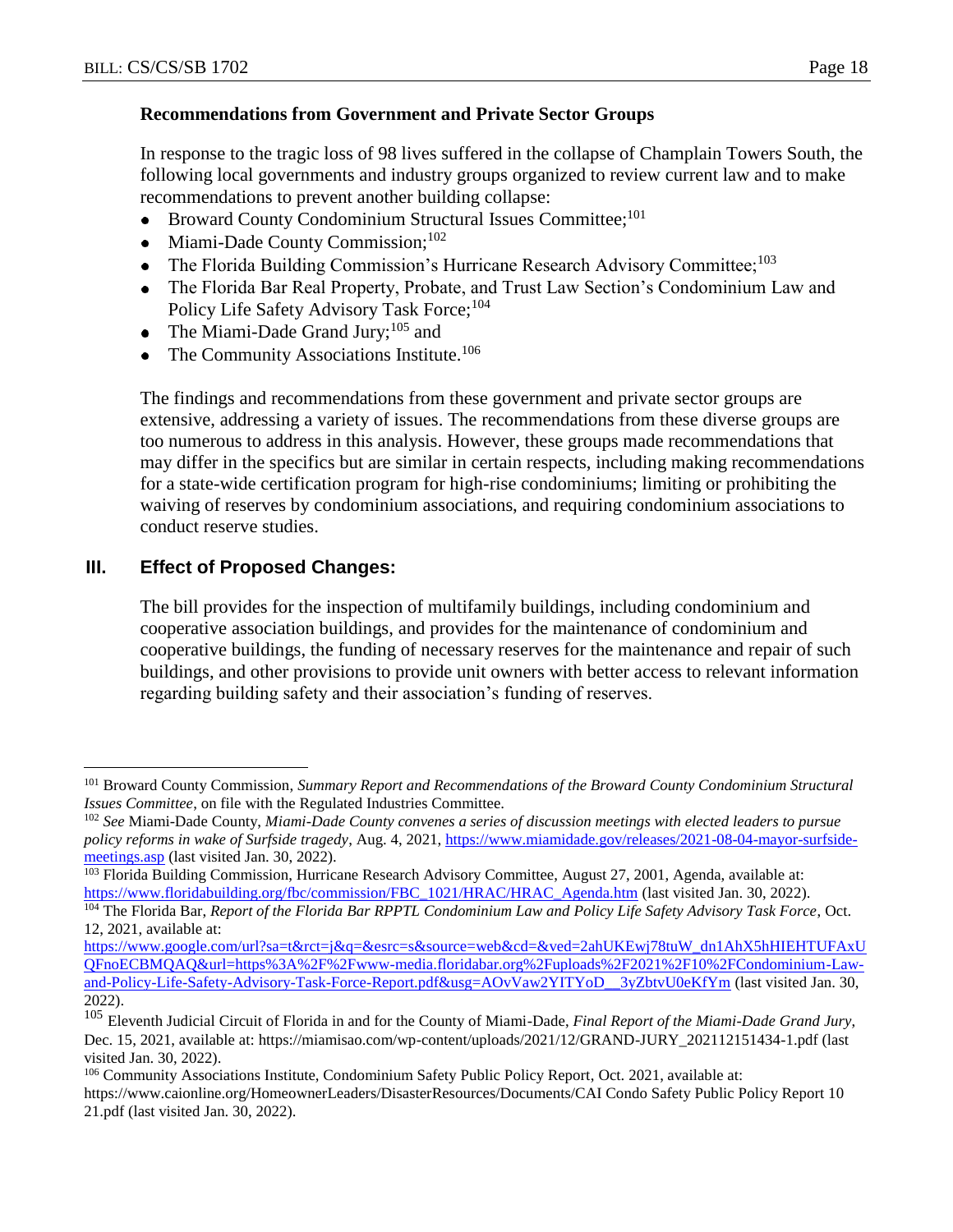$\overline{a}$ 

#### **Inspection and Maintenance of Condominium and Cooperative Property**

#### *Mandatory Milestone Inspections*

The bill creates s. 553.899, F.S., to require all multifamily residential buildings, including condominium and cooperative buildings, that are three stories or more in height to have a "milestone inspection" conducted by a licensed Florida architect or engineer.

The bill defines the term "milestone inspection: to mean:

a structural inspection of a building, including an inspection of loadbearing walls and primary structural members and primary structural systems, as defined in s.  $627.706$ , F.S.,  $^{107}$  by a licensed architect or engineer authorized to practice in this state for the purposes of attesting to the life safety and adequacy of the structural components of the building and, to the extent reasonably possible, determining the general structural condition of the building as it affects the safety of such building, including a determination of any necessary maintenance, repair, or replacement of any structural component of the building.

Under the bill, the purpose of the milestone inspection is not to determine if the condition of an existing building is in compliance with the Florida Building Code (code) or the fire safety code.

The milestone inspection must be conducted by December 31, 2024, if the building received a certificate of occupancy on or before July 1, 1992. Buildings that are subject to the inspection requirement must be inspected by December 31 of the year in which the building reaches 30 years of age, based on the date the certificate of occupancy was issued, and every 10 years thereafter.

However, if the building is located within 3 miles of a coastline, it must have a milestone inspection by December 31 of the year the building reaches 20 years of the age, based on the date the certificate of occupancy was issued, and every 7 years thereafter.

The owner of the building, or the condominium or cooperative association, as applicable, is responsible for all costs associated with the inspection.

The bill provides a two-phase milestone inspection process:

- A Phase One inspection is a visual inspection of the property. If no signs of structural distress are found by the visual inspection, the architect or engineer may issue an inspection report.
- A Phase Two inspection is required if the Phase One inspection identifies any structural  $\bullet$ distress. A Phase Two inspection may involve destructive and nondestructive testing at the description of the special inspector.

<sup>&</sup>lt;sup>107</sup> Section 627.706, F.S., relating to sinkhole insurance, defines the term "primary structural member" to mean a structural element designed to provide support and stability for the vertical or lateral loads of the overall structure," and the term "primary structural system" to mean an assemblage of primary structural members.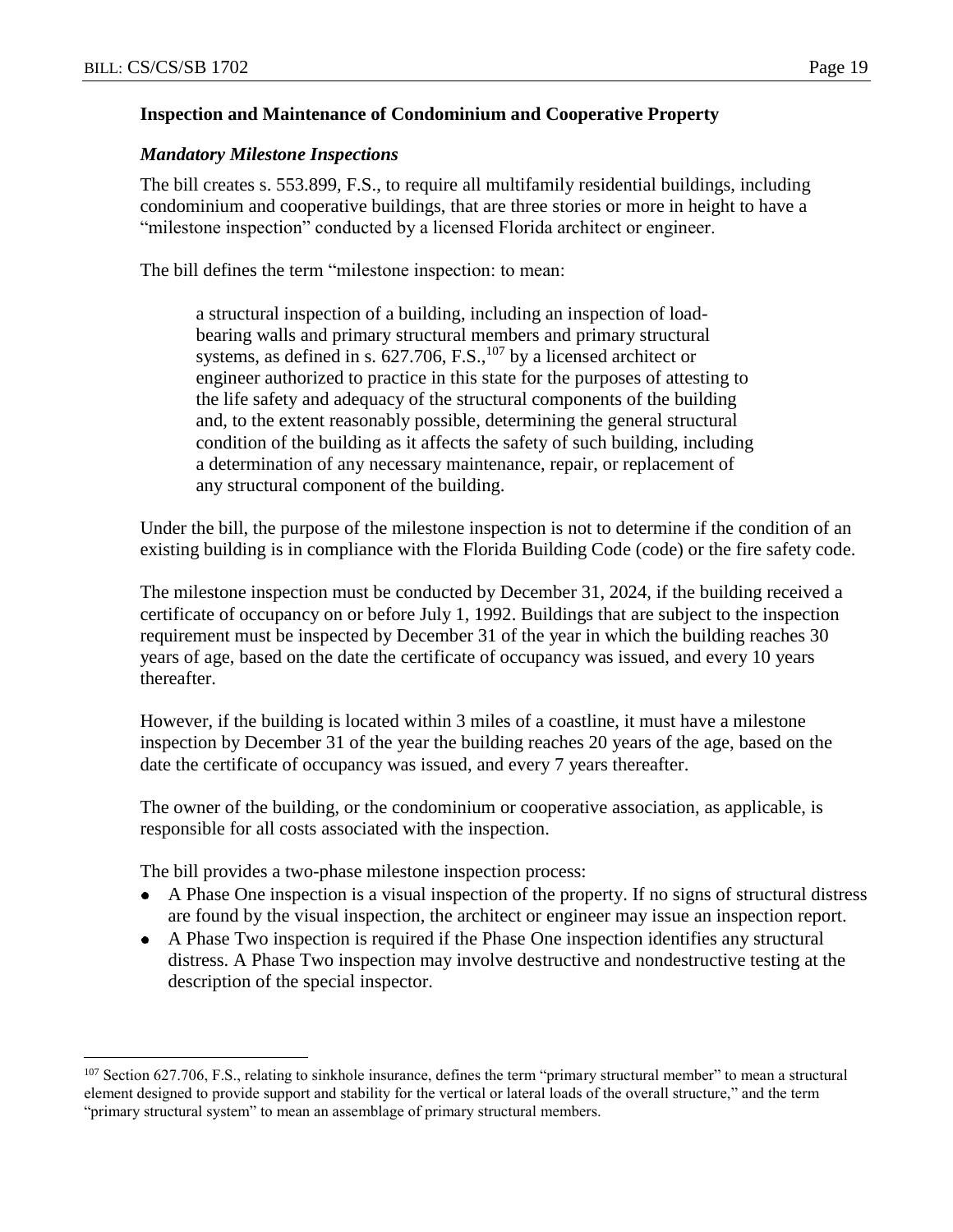The milestone inspection requirement does not apply to a two-family or three-family dwelling with three or fewer habitable stories above ground.

A milestone inspection must be conducted by a Florida-licensed architect or engineer who conducts the inspection to submit a sealed copy of the inspection report to the condominium's board of administration upon the completion of a phase one or phase two inspection. However, the inspector in charge of a phase two milestone inspection must be a licensed engineer or licensed architect with a minimum of five years' experience designing structural components and five years' experience inspecting existing buildings of similar size, scope, and type of construction.

The architect, engineer, or special inspector who performs the inspection must submit a sealed copy of the inspection report with a separate summary of, at minimum, the material findings and recommendations in the inspection report to the building owner, or if the building is a condominium or cooperative, to the condominium or cooperative association and to the building official of the local government that has jurisdiction.

The association must distribute a copy of the inspection report to each unit owner, regardless of the findings or recommendations in the report, by United States mail or personal delivery; must post a copy of the inspector-prepared summary in a conspicuous place on the condominium or cooperative property; and must publish the full report and inspector-prepared summary on the association's website, if the association is required to have a website.

The bill authorizes local governments to prescribe timelines and penalties with respect to compliance.

The bill directs the Florida Building Commission to establish "comprehensive structural and life safety standards for maintaining and inspecting all buildings and structures" in Florida that are three stories or more in height by December 31, 2022. These standards must be made available for local governments to adopt at their discretion.

## *The Developer Turnover Inspection Report*

 $\overline{a}$ 

The bill amends s.  $718.301(4)(p)$ , F.S., which requires the developer to provide a turnover inspection report to the association when the nondeveloper unit owners are entitled to elect the majority of the board of administration, <sup>108</sup> and to require that the turnover inspection report comply with the milestone inspection requirements in s. 553.899, F.S., notwithstanding the date of issuance of the certificate of occupancy or the height of the building.

The bill also amends s.  $718.301(4)(p)$ , F.S., which specifies the components of the common elements that must be included in the developer's turnover report, to:

- Include "waterproofing" among the building components that must be addressed in the  $\bullet$ turnover report; and
- Require the developer to attest to the condition of the listed components.  $\bullet$

<sup>&</sup>lt;sup>108</sup> See s. 718.301, F.S., specifying the events that entitle unit owners other than the developer to elect at least a majority of the members of the board of administration of an association.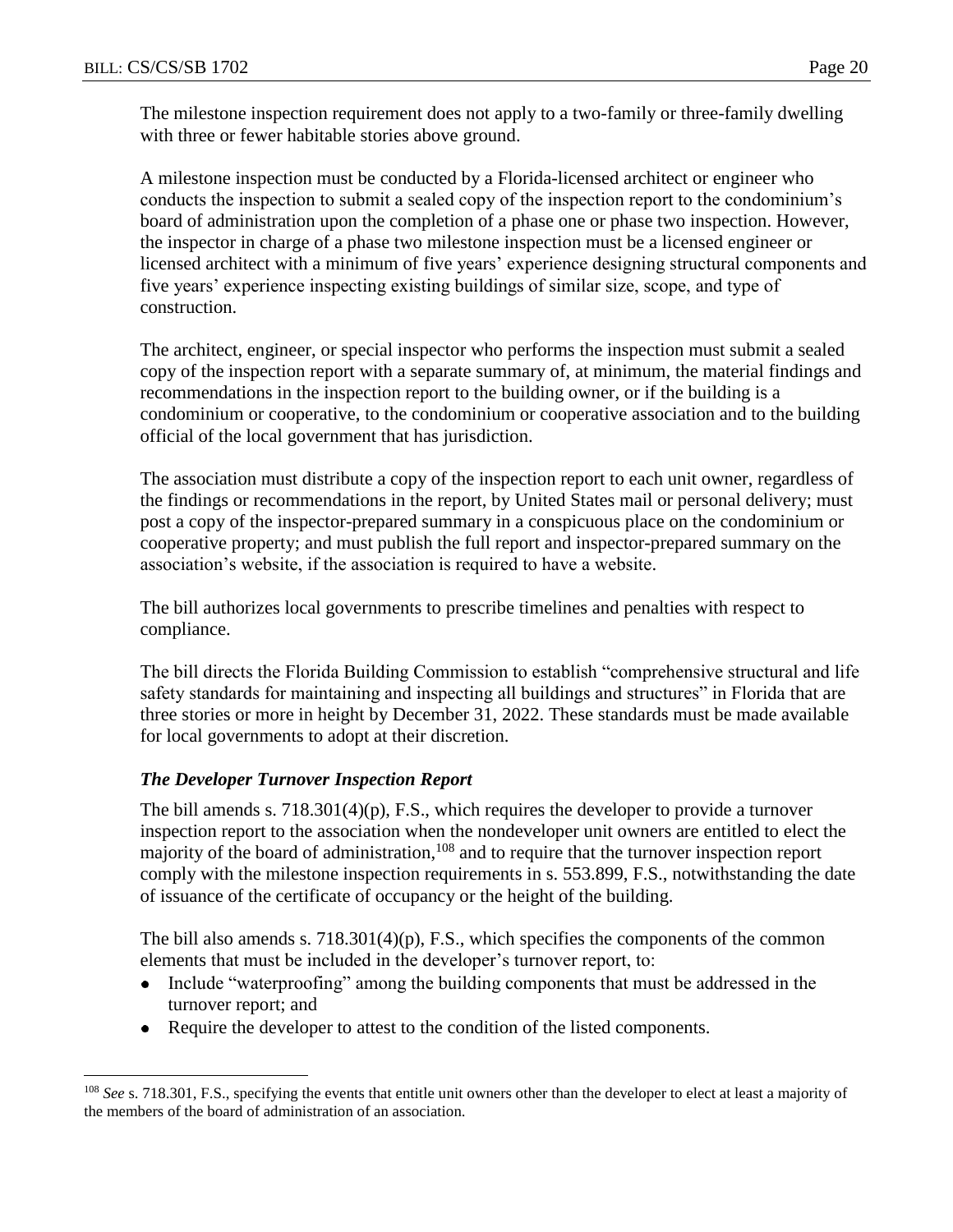For the condominium turnover report, the bill changes the term "common elements"<sup>109</sup> to the broader term "association property."<sup>110</sup>

The bill creates s. 719.301(4)(p), F.S., to provide a developer turnover report requirement for the inspection of listed building components in cooperatives that is identical to that required for condominiums under s.  $718.301(4)(p)$ , F.S., as amended by the bill.

## *Maintenance of Condominium Property*

The bill amends s. 718.113, F.S., which provides that maintenance of the common elements is the responsibility of the condominium association and details the maintenance obligations for condominium boards, to provide that:

- The association shall provide for the maintenance, repair, and replacement of the applicable  $\bullet$ condominium property identified in s. 718.301(4)(p), F.S., except for any maintenance responsibility for limited common elements $111$  assigned to the unit by the declaration;
- After turnover of control to the unit owners, the association must perform any required maintenance for which it bears responsibility identified by the developer in the turnover report until the association obtains new maintenance protocols from a licensed professional engineer or architect;
- Necessary maintenance, repair, or replacement of condominium property is not a material alteration or substantial addition to the common elements or to real property requiring unit owner approval; and
- The association is not liable for alternative housing costs, lost rent, or other expenses if a resident must vacate a unit or is denied access to a common element for necessary maintenance, repair, or replacement of condominium property.

The bill creates s. 719.105(5), F.S., to provide identical obligations for maintenance of the cooperative property by the cooperative association.

In addition, the bill provides that maintenance of cooperative property is the responsibility of the association, which is identical to the provision in current law in s. 718.113(1), F.S., for condominium associations.

## **Reserves**

## *Reserve Studies*

The bill amends the budget reserve provisions in ss.  $718.112(2)(f)$  and  $719.106(1)(j)$ , F.S., to:

 $\bullet$ Effective January 1, 2024, require condominium and cooperative associations with a residential building that is three stories or greater to conduct a reserve study at least once every three years;

 $\overline{a}$ <sup>109</sup> Section 718.103(8), F.S., defines the term "common elements" to mean "the portions of the condominium property not included in the units."

<sup>110</sup> Section 718.103(3), F.S., defines the term "association property" to mean "that property, real and personal, which is owned or leased by, or is dedicated by a recorded plat to, the association for the use and benefit of its members."

<sup>111</sup> Section 718.103, F.S., defines "limited common elements" to mean those common elements which are reserved for the use of a certain unit or units to the exclusion of all other units, as specified in the declaration.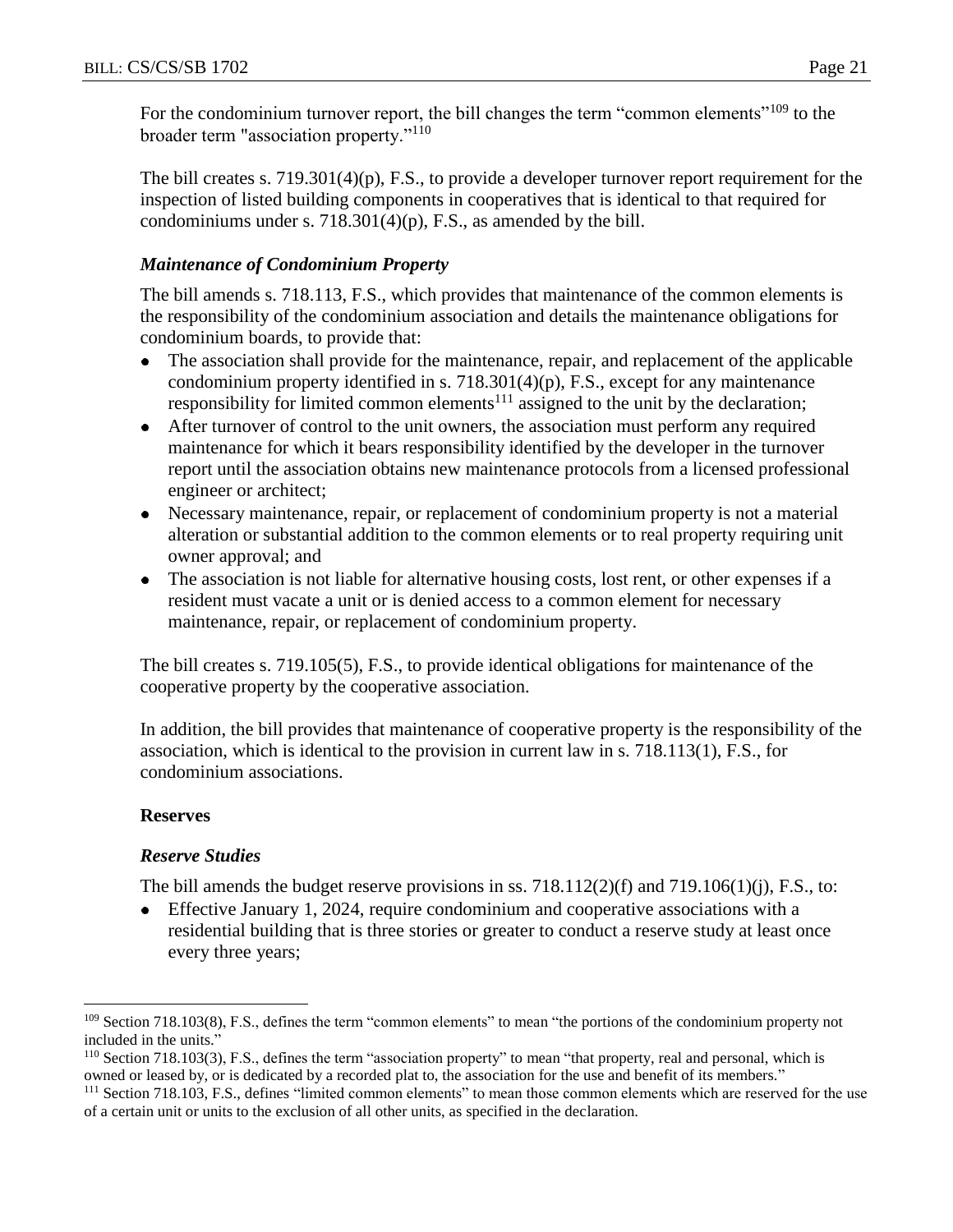- Require associations to provide reserves for the building components listed in  $\bullet$ ss.  $718.301(4)(q)$  and  $719.301(4)(q)$ , F.S., instead of reserves for roof replacement, building painting, and pavement resurfacing, regardless of the amount of deferred maintenance expense or replacement cost, and any other item that has a deferred maintenance expense or replacement cost that exceeds \$10,000;
- Provide for the content of the reserve study, including:
	- o A summary of any inspection, including the milestone inspection under s. 553.899, F.S., and the findings and recommendations from such inspections;
	- o Identification of the structural components of a building for which the reserves can be established and those for which reserves cannot be established because the useful life of the component cannot be determined;
	- o An estimate of the useful life for those structural components for which a useful life may be estimated;
	- o An estimate of applicable costs to maintain, repair, replace, or restore those common elements;
	- o The total annual assessment that may be necessary to cover the cost to maintain, repair, replace, or restore those common elements; and
	- o A schedule for the full funding of reserves.

Under the bill, a reserve account is fully funded when the actual or projected reserve balance in the reserve account is equal in direct proportion to the fraction of useful life for a given component or components multiplied by the current replacement costs for the component or components.

Under the bill, the board must annually review the results of the reserve study and make any necessary adjustments.

The reserve study requirements in the bill do not apply to condominium and cooperative associations with a building under three stories.

The bill specifies budget requirements for all condominium and cooperative associations, including a description of the funding plan and the procedures used for estimating reserves.

## *Funding Reserves*

The bill creates a new ss. 718.103(1) and 719.103, F.S., applicable to condominium and cooperative associations, respectively, to define the term "alternative funding method" to mean:

… the funding of a reserve account by other than an assessment or special assessment which may reasonably be expected to fully satisfy the association's reserve funding obligations, including, but not limited to, payments into the reserve account by a developer who is offering units, or any other method approved by the [Division of Florida Condominiums, Timeshares & Mobile Homes].

The bill amends ss. 718.112(2)(f) and 719.106(1)(j), F.S., to revise the requirements for the funding of reserves by condominium and cooperative associations, respectively, by: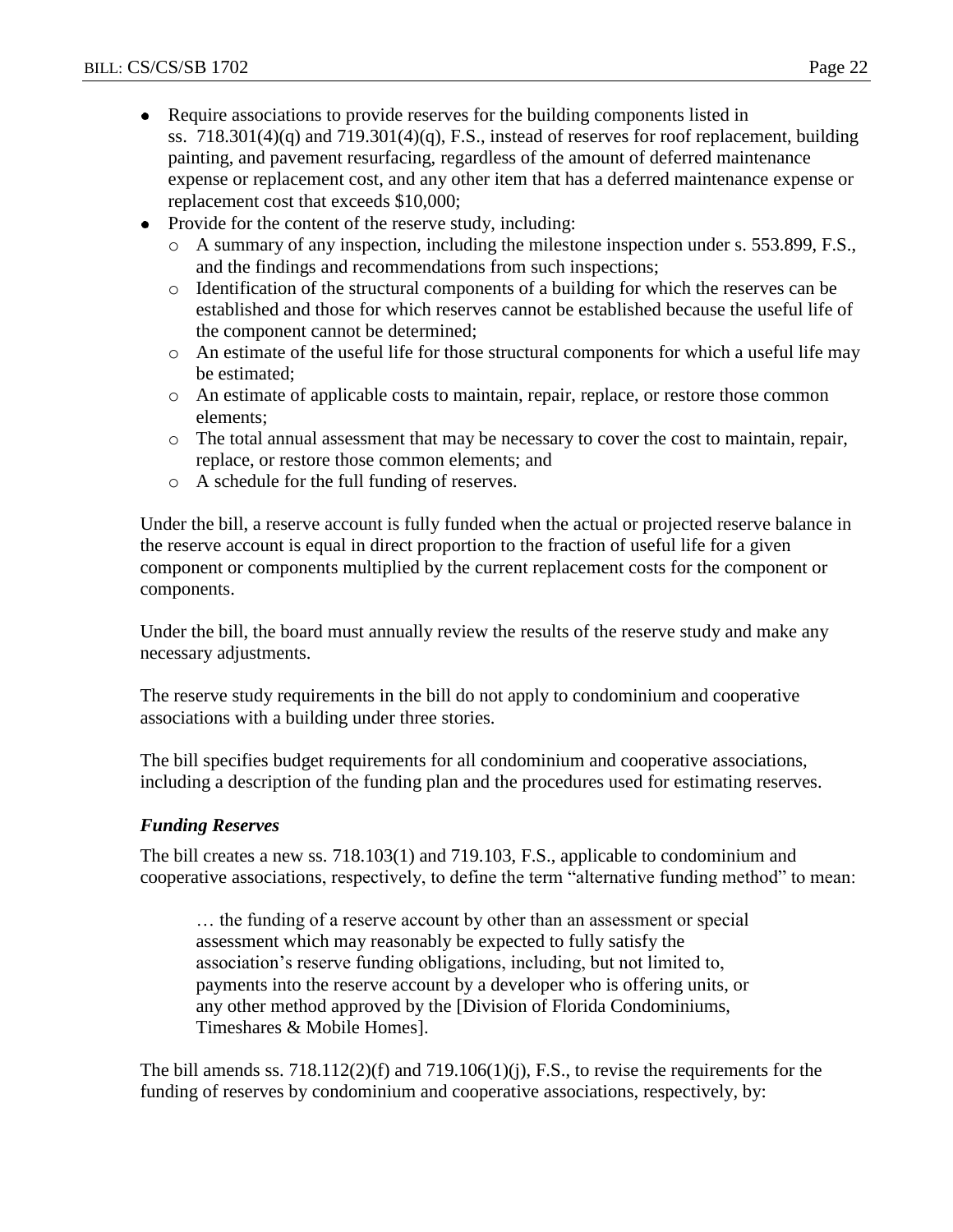- Permitting developers to satisfy their reserves funding obligations by using an alternative funding method; and
- Incorporating the findings and recommendations of the reserve study into the association's annual budget.

The bill amends s. 718.115(1)(a) and 719.107(1)(f), F.S., relating to the common expenses for condominium and cooperative associations, respectively, to provide that, notwithstanding any provision in the declaration requiring prohibiting or limiting a board of administration's authority to adopt a special assessment or to borrow money on behalf of the association, including any provision in the governing documents requiring unit owner voting or approval, the board may adopt a special assessment or borrow money for the necessary maintenance, repair, or replacement of the condominium or cooperative property identified in ss. 718.301(4)(p) and 719.301(4)(p), F.S, respectively.

## *Waiving Reserves*

The bill maintains the current authority of members of condominium and cooperative associations to vote to not provide reserves, reduce the funding of reserves, or to use reserves for other than their intended purpose. However, the use of reserves for a purpose other than authorized reserve expenditures is authorized without a vote of the membership in the exercise of the condominium and cooperative associations' emergency powers under ss. 718.1265 or 719.128, F.S., respectively.

The bill requires a majority vote of all the voting interests to not provide reserves, reduce the funding of reserves, or to use reserves for other than their intended purpose.<sup>112</sup>

The bill also amends ss. 718.112(2)(f) and 719.106(1)(j), F.S., to revise the requirements for waiving of reserves by a developer. Before turnover, the bill permits a developer to waive reserves if:

- The reserves are funded consistent with the reserve study currently in effect; or  $\bullet$
- An alternative funding mechanism for the association's reserve obligations is used.

## **Transparency - Access to Records and Disclosures**

## *Official Records*

 $\overline{a}$ 

The bill amends ss.  $718.111(12(a)$  and  $719.104(2)(a)$ , F.S., to include reserve studies, the milestone inspection report, and any other inspection report relating to a structural or life safety inspection to the list of documents that condominium and cooperative associations, respectively, must make available for inspection or copying by members of the association. The bill requires copies of inspection reports to be maintained for 15 years. Under current law, official records must be maintained for seven years unless otherwise provided by general law.<sup>113</sup>

<sup>112</sup> Section 718.103(30), F.S., defines the term "voting interests" to mean "the voting rights distributed to the association members pursuant to s. 718.104(4)(j), F.S. In a multicondominium association, the voting interests of the association are the voting rights distributed to the unit owners in all condominiums operated by the association. On matters related to a specific condominium in a multicondominium association, the voting interests of the condominium are the voting rights distributed to the unit owners in that condominium."

<sup>113</sup> Sections 718.111(12(b) and 719.104(2)(b), F.S.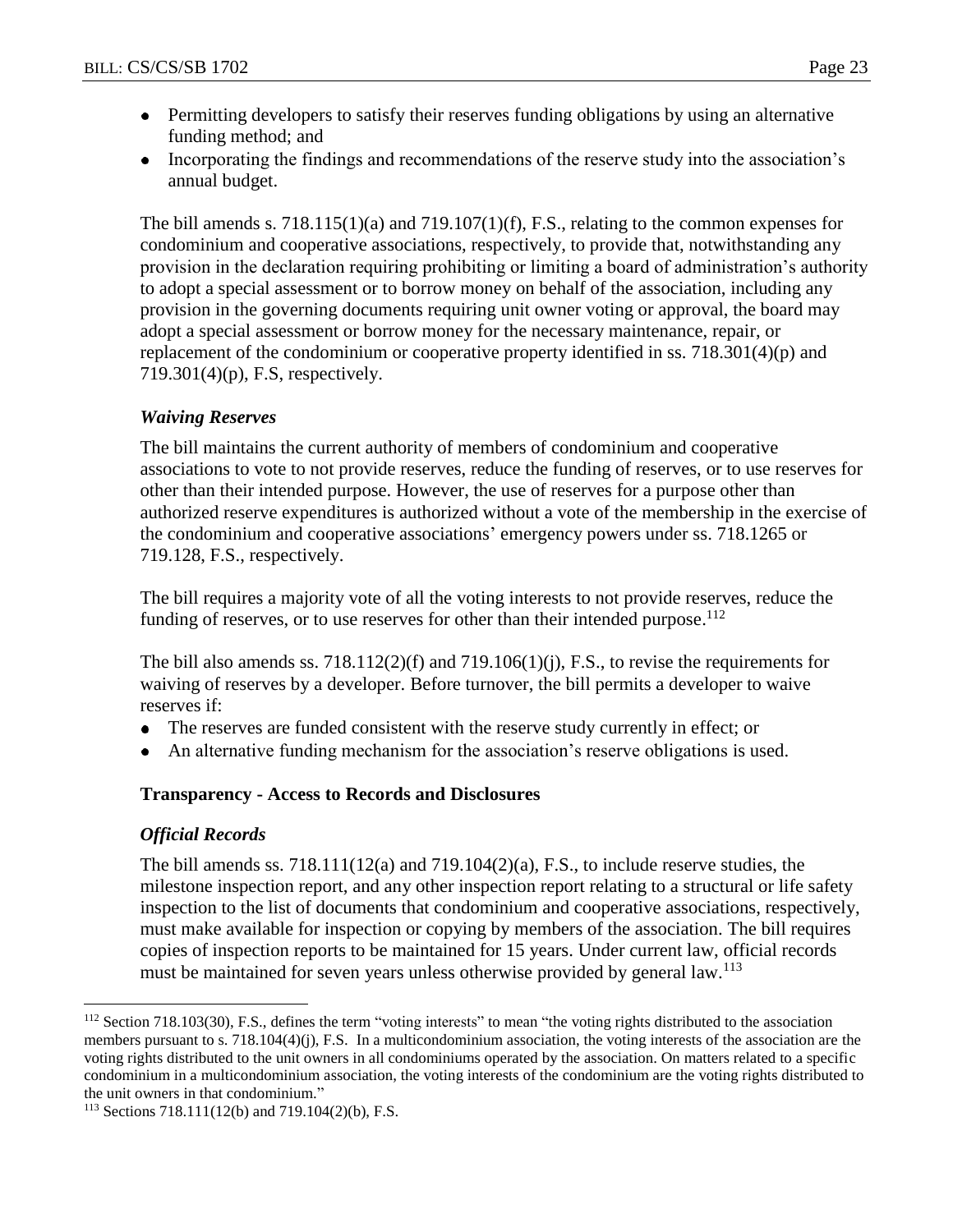The bill also amends s.  $718.11(12)(g)$ , F.S., which requires an association of 150 or more units to make specified documents available on a website or through an application that can be downloaded on a mobile device, to include the inspection reports and reserve studies among the types of documents such association must maintain on the website or application.

The bill does not provide a comparable provision requiring cooperative associations to publish these records on the Internet or through a mobile device. Under current law, ch. 719, F.S., does not require cooperative associations of any size to publish specified records on a website or through a mobile device.

## *Budget Disclosures*

The bill amends ss.  $718.112(2)(f)$  and  $719.106(1)(j)$ , F.S., to require that the budget for the condominium and cooperative associations, respectively, must include a disclosure statement in conspicuous type regarding the status of reserves.

If the association has voted to waive reserves or to use existing reserve funds for purposes other than which the reserves were intended, the budget of the association must include the statement to note that event and to provide notice that the waiving or reserves or the use of reserves may result in unit owner liability for payment of unanticipated special assessments.

On or after January 1, 2026, if the association is required to perform a reserve study and the budget of the association does not fund reserves consistent with the reserve study, the budget of the association must include a statement noting the date of the last reserve study and that the reserve amount is less than required by the reserve study schedule.

## *Developer Turnover*

The bill amends ss. 718.301(4) and 719.301(4), F.S., to require developers of condominiums or cooperatives to provide the association a copy of the following when the non-developer unit owners assume control of the association:

- A copy of the inspector-prepared summary of the milestone inspection; and
- A copy of the most recent reserve study, along with the budget statements regarding the status required under ss.  $718.112(2)(f)$  and  $719.106(1)(j)$ , F.S., if applicable, or a statement in conspicuous type indicating that the association has not completed the required reserve study or that the association is not required to perform a reserve study, as applicable.

The bill also amends s. 719.301(4), F.S., to require developers of a cooperative to provide the association identical documents or statements regarding reserves studies and the status of reserves to those required for developers of condominiums at the turnover of control to the nondeveloper unit owners.

#### *Additional Pre-Sale Disclosures*

The bill amends ss. 718.503 and 719.503, F.S., for condominium and cooperative associations, respectively, which require certain documents to be provided to prospective buyers of a unit before closing, and ss. 718.504 and 719.504, F.S., which require specified disclosures in the prospectus or offering circular that must be provided to prospective purchasers of a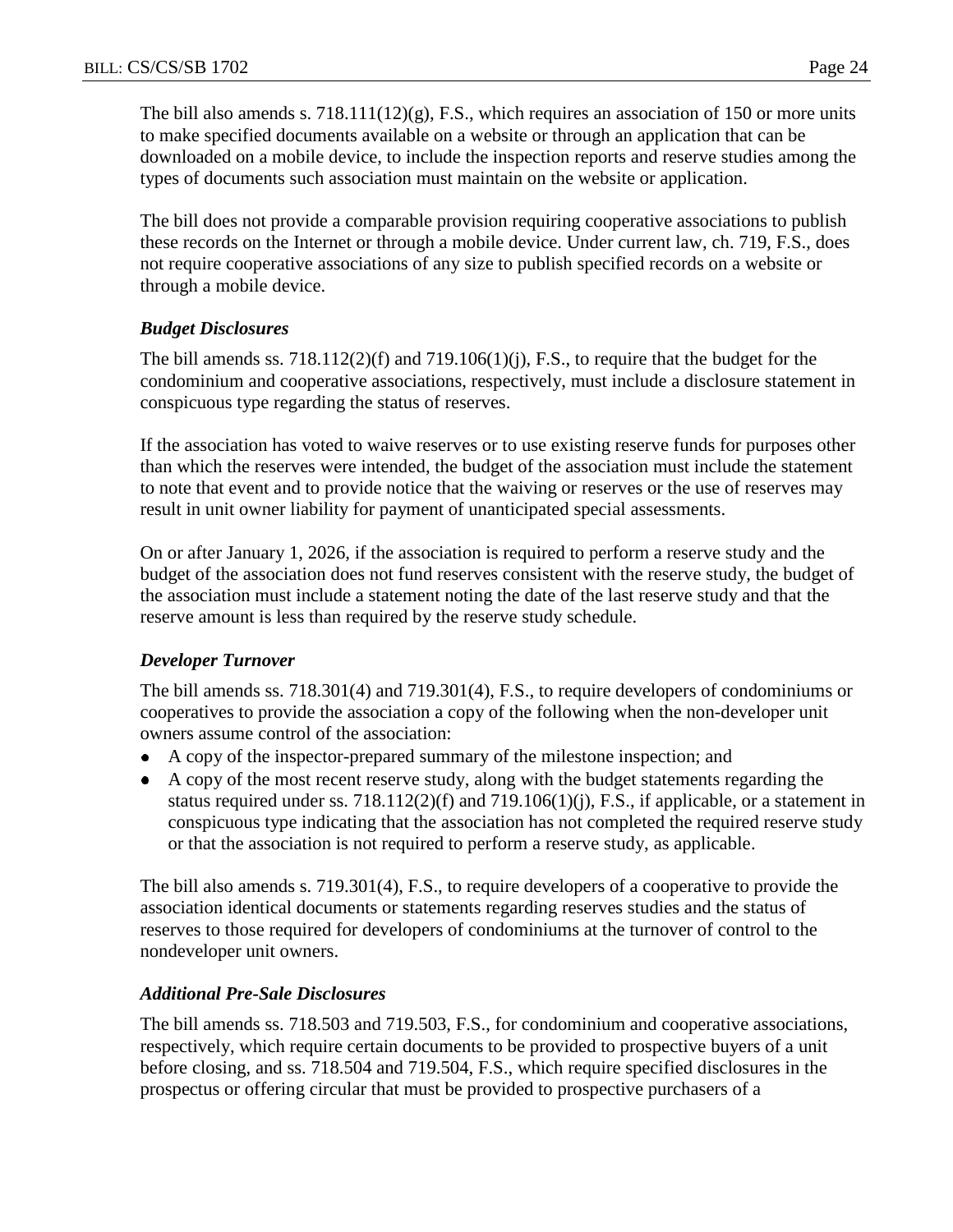condominium or cooperative unit, respectively, to require that the following documents or information be provided to prospective buyers of a unit with a copy of:

- $\bullet$ A copy of the most recent reserve study along with the budget statements regarding the status required under ss. 718.112(2)(f) and 719.106(1)(j), F.S., if applicable, or a statement in conspicuous type indicating that the association has not completed the required reserve study or that the association is not required to perform a reserve study, as applicable; and
- The inspector-prepared summary of the milestone inspection report.

#### **Homeowner Remedies:**

The bill amends the definition for the term "dispute" in s. 718.1255(1), F.S., to include a disagreement between two or more parties that involves the failure of a governing body, when required by ch. 718, F.S., or an association document, to:

- Perform a structural or life safety inspection, including the milestone inspection.
- Perform a reserve study.
- Fund reserves.
- Make or provide necessary maintenance or repairs of association property.

Under the bill, such disputes must be mediated under s. 720.311, F.S., and are not subject to nonbinding arbitration by the division.

The bill also republishes s. 719.1255, F.S., which applies the alternative dispute resolution provisions for condominium disputes to cooperative disputes to incorporate the amendment to s. 718.1255, F.S.

## **Post-Election Certification by Board Members**

The bill amends ss.  $718.112(2)(d)4.b.$  and  $719.106(1)(d)b.$ , F.S., to revise the post-election certification requirements for condominium and cooperative association board members. Under the bill, a board member for these associations must certify by affidavit that he or she has read the declaration of condominium, articles of incorporation, and cooperative proprietary lease, as applicable, and complete a division-approved education curriculum within one year before, or 90 days after, his or her election or appointment.

## **Conforming Cross-references**

The bill amends ss. 558.002, 718.116, 718.121, 718.706, and 720.3085, F.S., to conform crossreferences.

## **Effective Date**

The bill takes effect July 1, 2022.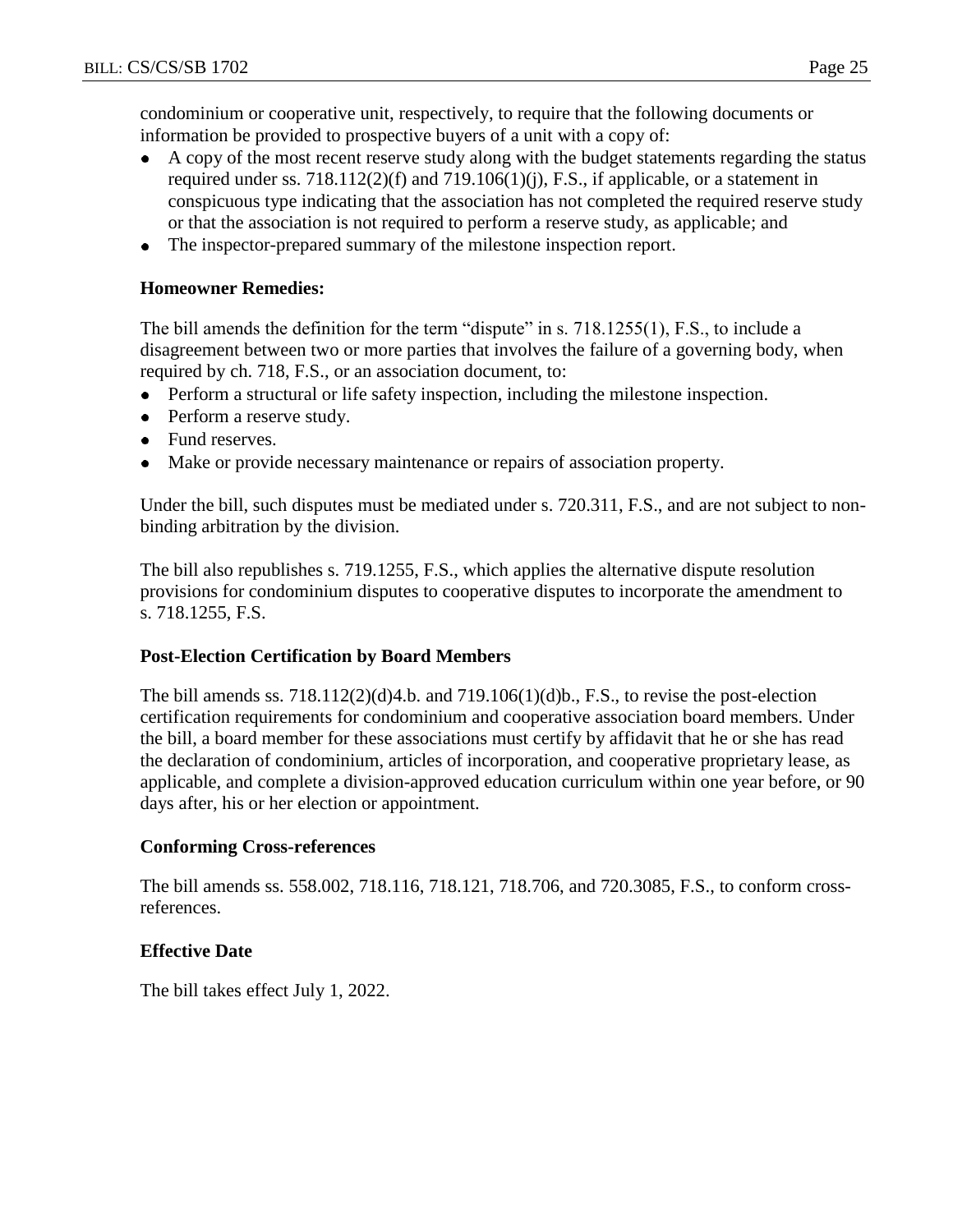# **IV. Constitutional Issues:**

A. Municipality/County Mandates Restrictions:

None.

B. Public Records/Open Meetings Issues:

None.

C. Trust Funds Restrictions:

None.

D. State Tax or Fee Increases:

None.

E. Other Constitutional Issues:

None.

## **V. Fiscal Impact Statement:**

A. Tax/Fee Issues:

None.

 $\overline{a}$ 

B. Private Sector Impact:

Under the bill, condominium and cooperative associations and unit owners in those communities may incur additional expenses related to the required conduct of a milestone inspection and reserve study. However, the associations and unit owners may benefit from the long-term financial planning benefits of a reserve study and from the maintenance or repair of association property.

According to the Florida Building Commission comments in the analysis for SB 1702, the recertification and building safety inspections currently being conducted in Miami-Dade and Broward counties can cost as much as \$20,000 to \$40,000 for the inspection of a 15 to 20 story condominium, and between \$2,000 and \$4,000 for the inspection of a small commercial building. Any remedial work to remedy issues identified during the inspection would be in addition to these costs. $114$ 

Providers of reserve studies and architects and engineers who offer milestone inspections may benefit from additional business due to the required milestone inspections and reserve studies.

<sup>114</sup> *See* Department of Business and Professional Regulation, *2022 Agency Legislative Bill Analysis for SB 1702* at p. 7 (Jan. 7, 2022) (on file with the Senate Regulated Industries Committee).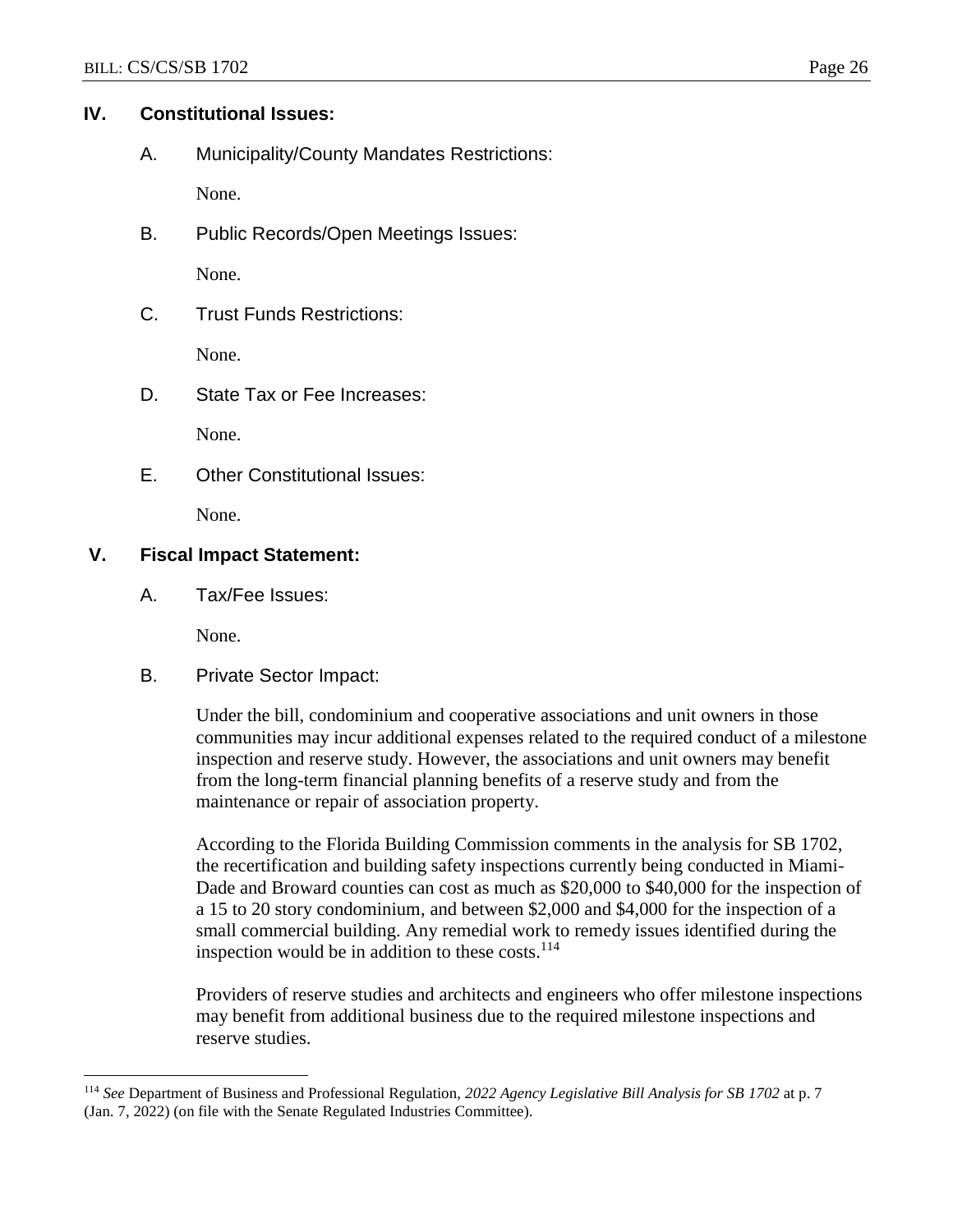## C. Government Sector Impact:

The Department of Business and Professional Regulation (DBPR) has not provided a fiscal impact for CS/CS/SB 1702. However, the department has provided fiscal impact analysis for SB 7042, which provides similar requirements for the inspection of condominium and cooperative building, the maintenance of building components, and the funding of reserves. For SB 1702, the DBPR estimates a negative fiscal impact of \$914,572 for Fiscal Year 2022-2023, \$882,827 for Fiscal Year 2023-2024 and Fiscal Year 2024-2025. The estimated fiscal impact is due to anticipated additional complaints related to the expansion of the types of building components for which reserves must be maintained.<sup>115</sup> The bill requires associations to maintain reserves for the building components listed in ss.  $718.301(4)(p)$  and  $719.301(4)(p)$ , F.S., instead of reserves for roof replacement, building painting, and pavement resurfacing, regardless of the amount of deferred maintenance expense or replacement cost, and any other item that has a deferred maintenance expense or replacement cost that exceeds \$10,000.

The Long Range Financial Plan of the Division of Florida, Condominium, Timeshares, and Mobile Homes requires it to complete investigations within 90 days. Consequently, by requiring more building components to be funded, the division anticipates more extensive reviews will be required within the 90-day investigation period.

The division also anticipates the need to contract for services with outside professional to assist in determining requests to approve alternative funding methods, and to contract with engineers and architects.

## **VI. Technical Deficiencies:**

None.

## **VII. Related Issues:**

Fannie Mae<sup>116</sup> and the Federal Housing Administration<sup>117</sup> have altered their requirements for loans secured by condominiums and cooperatives in response to the Champlain Towers collapse, including requiring:

- The association to have assessments sufficient to fund any repairs; and  $\bullet$
- That at least 10 percent of the association's assessments are dedicated to budget reserves.

Fannie Mae also provides that condominiums and cooperatives with significant deferred maintenance or that have received a directive from a regulatory authority or inspection agency to make repairs due to unsafe conditions are not eligible for purchase until the repairs are made.<sup>118</sup>

<sup>115</sup> *See* Department of Business and Professional Regulation, *2022 Session Fiscal Impact Form, Feb. 23, 2022.* (on file with the Senate Committee on Regulated Industries).

<sup>116</sup> Fannie Mae, Lender Letter (LL-20221-14), Oct. 12, 2021, available at:

<https://singlefamily.fanniemae.com/media/29411/display> (last visited Jan. 30, 2022).

<sup>117</sup> Freddie Mac, *Handbook 4000.1, FHA Single Family Housing Policy Handbook, Condominium Project Approval*, sec. II.C.2.vi., p. 530 available at[: https://www.hud.gov/sites/dfiles/OCHCO/documents/4000.1hsgh-102021.pdf](https://www.hud.gov/sites/dfiles/OCHCO/documents/4000.1hsgh-102021.pdf) (last visited Jan. 30, 2022).

<sup>118</sup> *Supra* n. 116.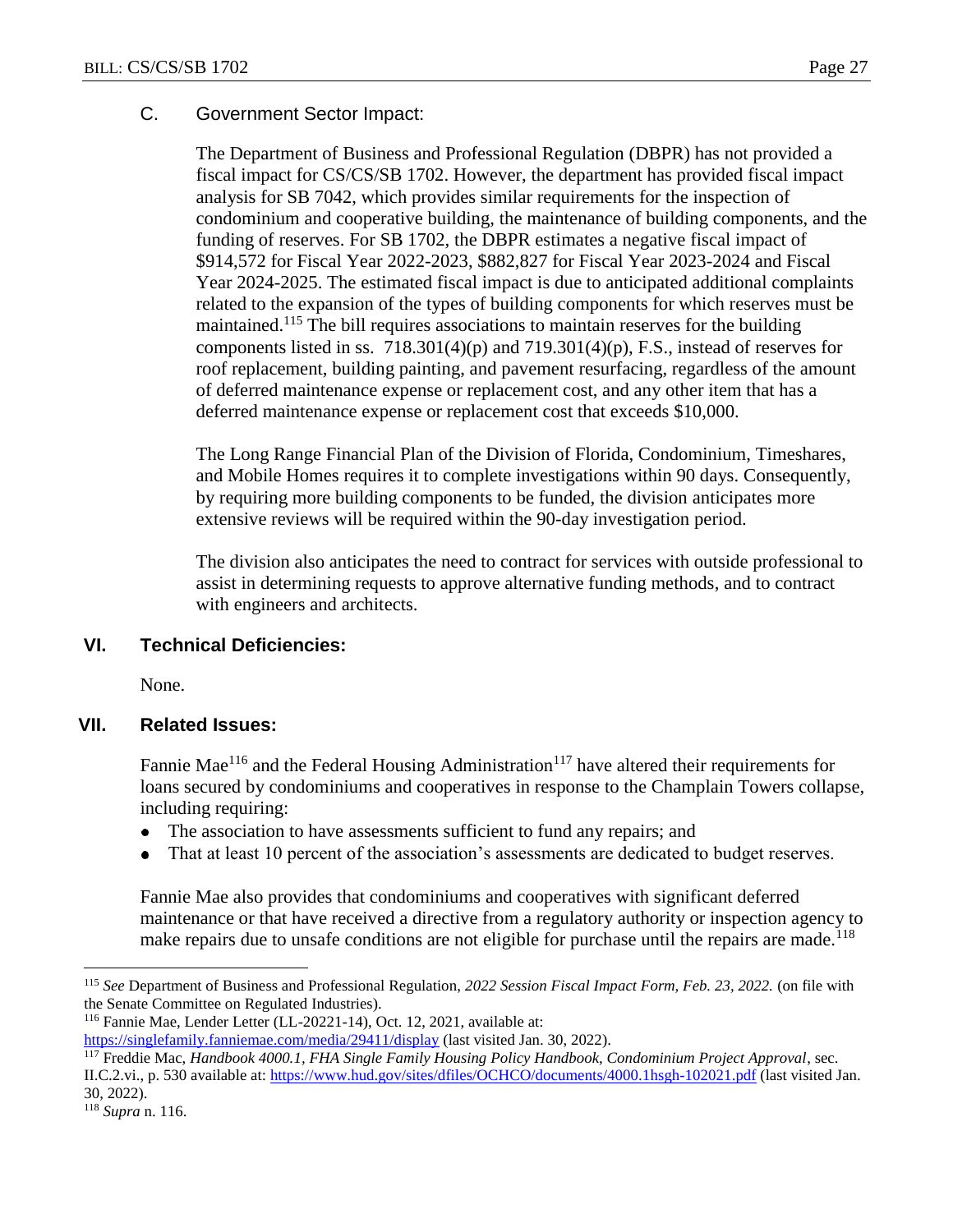Although the underwriting standard was adopted before the Champlain Towers South collapse, Freddie Mac also requires that at least 10 percent of a condominium association's assessments are dedicated to budget reserves.<sup>119</sup>

#### **VIII. Statutes Affected:**

This bill substantially amends the following sections of the Florida Statutes: 558.002, 718.121, 718.103, 718.111, 718.112, 718.113, 718.115, 718.1255, 718.301, 718.503, 718.504, 718.706, 719.103, 719.104, 719.106, 719.107, 719.108, 719.1255, 719.301, 719.503, 719.504, and 720.3085.

This bill creates section 553.899 of the Florida Statutes.

#### **IX. Additional Information:**

A. Committee Substitute – Statement of Changes: (Summarizing differences between the Committee Substitute and the prior version of the bill.)

#### **CS/CS by Rules on February 23, 2022:**

The committee substitute (CS) changes to the title of the bill from an act relating to mandatory building inspections to an act relating to building safety. The CS differs from CS/SB 1702 as follows.

Regarding the mandatory milestone inspection requirements in s. 553.899, F.S., CS/CS/SB 1702:

- Changes the application of the inspection requirement from buildings more than 3  $\bullet$ stories in height to buildings 3 stories or more in height;
- Clarifies that a milestone inspection is not a firesafety inspection;  $\bullet$
- Requires associations to deliver an inspector-prepared summary (instead of the full  $\bullet$ inspection report) to unit owners by mail or personal delivery, and requires posting the summary in a conspicuous place, and requires posting of the full report and summary on the association website, if the association is required to maintain a website;
- Revises the inspection requirement to not require the inspection of all habitable and  $\bullet$ uninhabitable areas to instead require the inspection of only habitable areas; and
- Requires the Florida Building Commission to develop comprehensive structural and  $\bullet$ life safety standards for maintaining and inspecting buildings and structures in this state that are 3 stories or more in height instead of requiring the development of standards for all building types and structures.

Regarding condominium and cooperative associations under chs. 718 and 719, F.S., respectively, CS/CS/SB 1702 also:

 $\bullet$ Amends ss. 718.111(12) and 719.104(2), F.S., to require associations to maintain, as official records, copies of the milestone inspection report and other inspection reports

<sup>119</sup> Freddie Mac, Established Condominium Projects, April 3, 2021, available at: <https://guide.freddiemac.com/app/guide/section/5701.5> (last visited Jan. 30, 2022).